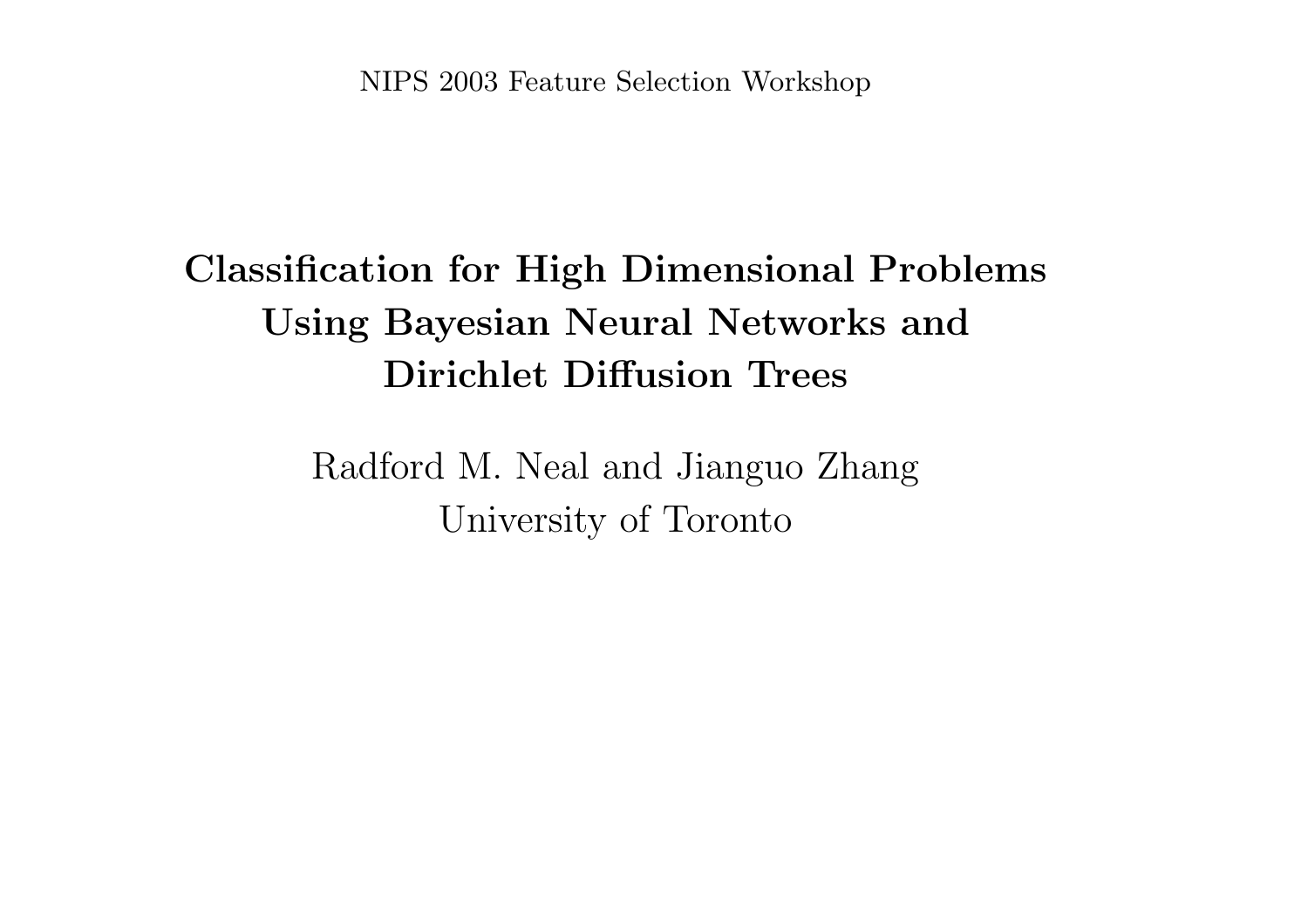### Outline of talk

- 1. Why and how of feature selection.
- 2. Our general approach use simple techniques to reduce the computational difficulty of the problem, then apply more sophisticated Bayesian methods.
- 3. The simple techniques: PCA and significance tests.
- 4. Bayesian neural networks.
- 5. The Bayesian neural network models used, with large and small numbers of features.
- 6. Dirichlet diffusion trees.
- 7. The Dirichlet diffusion tree models useds.

### Acknowledgements

Thanks to Geoffrey Hinton for use of <sup>a</sup> computing cluster, funded by CFI. Support also came from NSERC. Radford Neal holds <sup>a</sup> Canada Research Chair in Statistics and Machine Learning.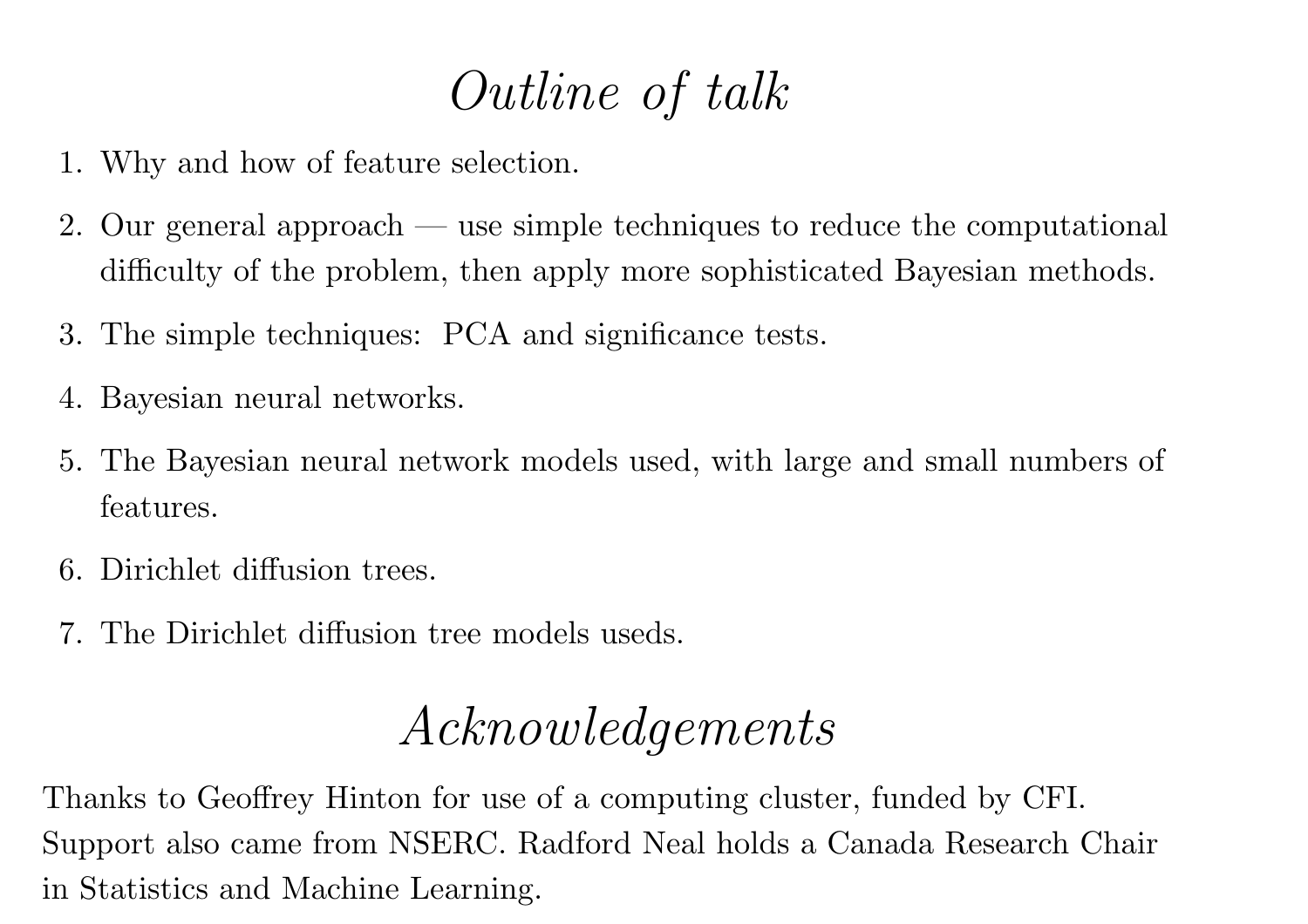### Why select <sup>a</sup> subset of the observed features?

#### You think using only <sup>a</sup> subset of features will improve performance.

Too many features cause overfitting for maximum likelihood, but not for good Bayesian methods. Dimensionality can be reduced by other means, such as principle component analysis (PCA).

#### You need to save computation time.

This may be necessary, especially for Bayesian methods. But again, dimensionality can be reduced in other ways.

#### You don't want to think too hard about your prior.

The bad effects of bad priors may be greater in high dimensions.

#### You want to avoid measuring lots of features in future.

To make an optimal tradeoff, you need to know the costs of measurements and of prediction errors.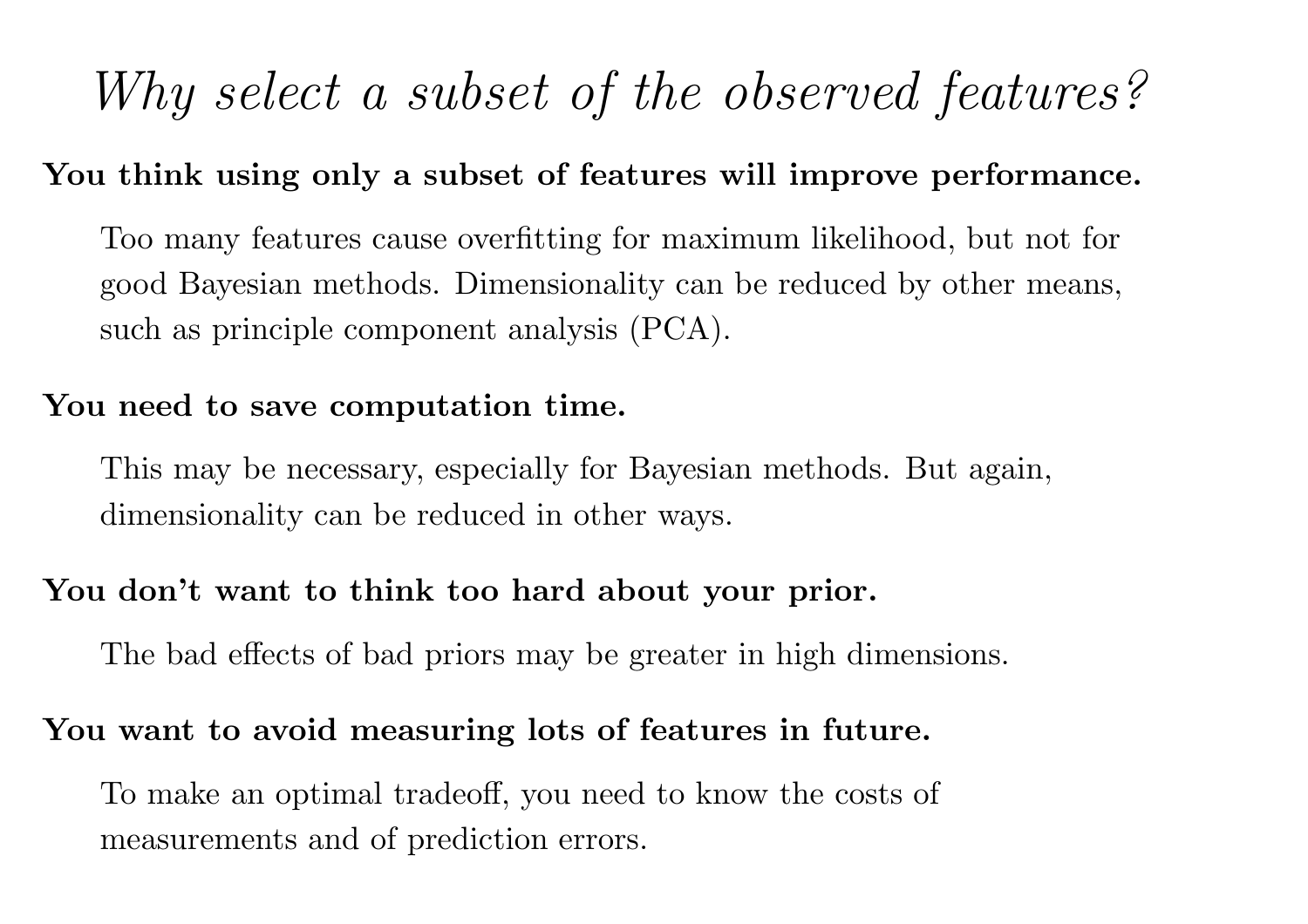The correct Bayesian approach (ignoring practical difficulties)

Fit the best Bayesian model you can, incorporating your prior beliefs. The best model is probably complex, and probably uses all the features.

#### Make predictions using this model for cases you think are representative of future test cases.

Predictions are found by integrating over the parameter space of the model.

Find the best model using <sup>a</sup> subset of features, fitting to the predicted labels in the test cases, penalizing models by the cost of features used. This is an optimization problem — *not* involving integration over parameters.

Note: Knowing costs for prediction errors and feature use are essential. Any method that doesn't look at costs *can't* be making the right trade-off!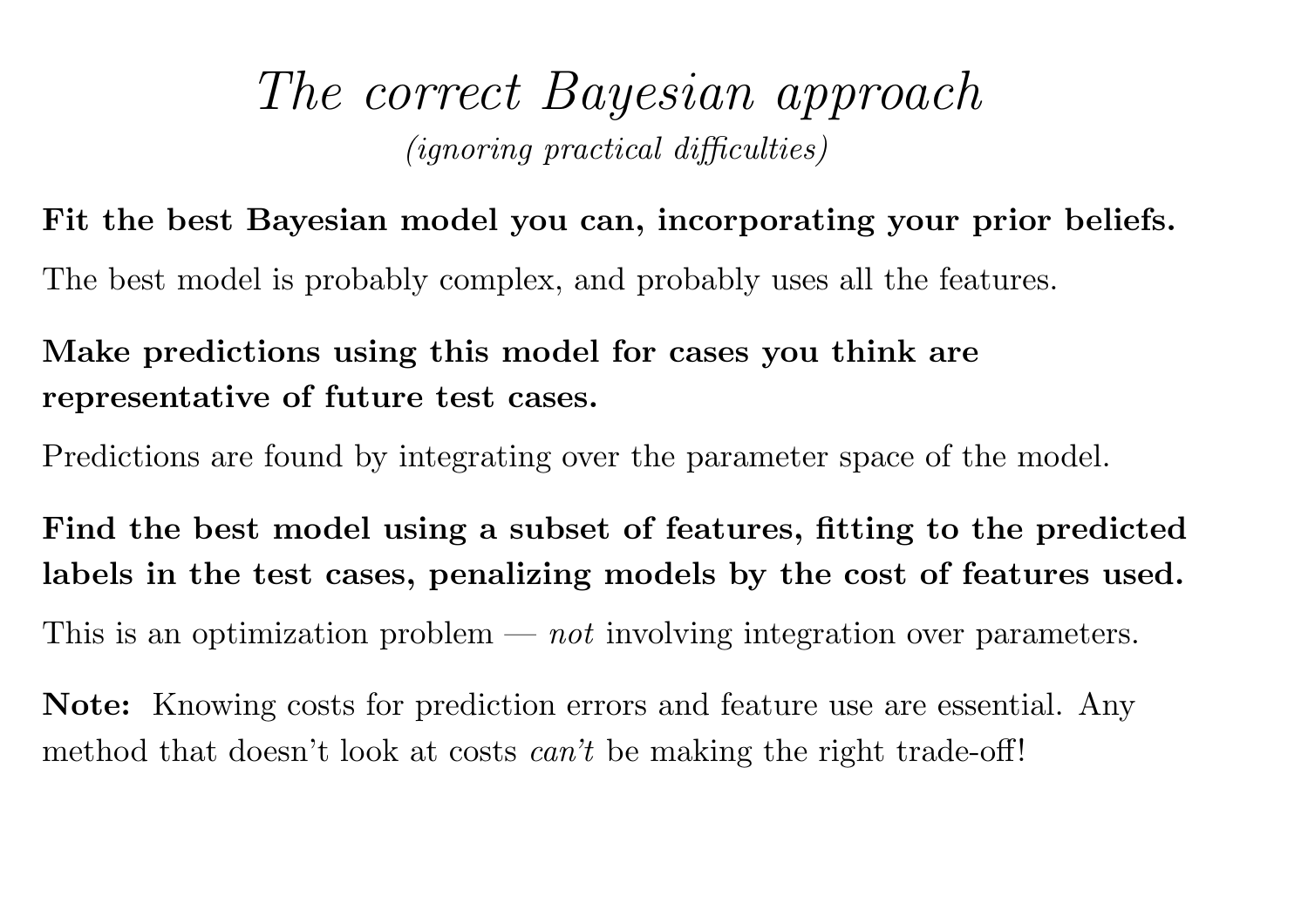### How to avoid selecting features

Suppose the number of training cases,  $n$ , is much less than the number of features, <sup>p</sup>. A general recipe:

#### Use <sup>a</sup> learning method that is invariant to rotations in the input space, and which ignores inputs that are always zero.

Examples: Neural network learning by gradient descent with early stopping, or Bayesian neural networks with <sup>a</sup> symmetrical prior on input-hidden weights.

Rotate the training cases so that only  $n$  inputs are non-zero for the training cases, then drop all but one of the zero inputs.

For later exploration, PCA is <sup>a</sup> good choice.

Rotate test cases accordingly, setting one input to the distance from the space of training cases.

I made challenge submissions of this sort using Bayesian logistic regression, neural network, and Gaussian process models. Performance was not bad, sometimes quite good.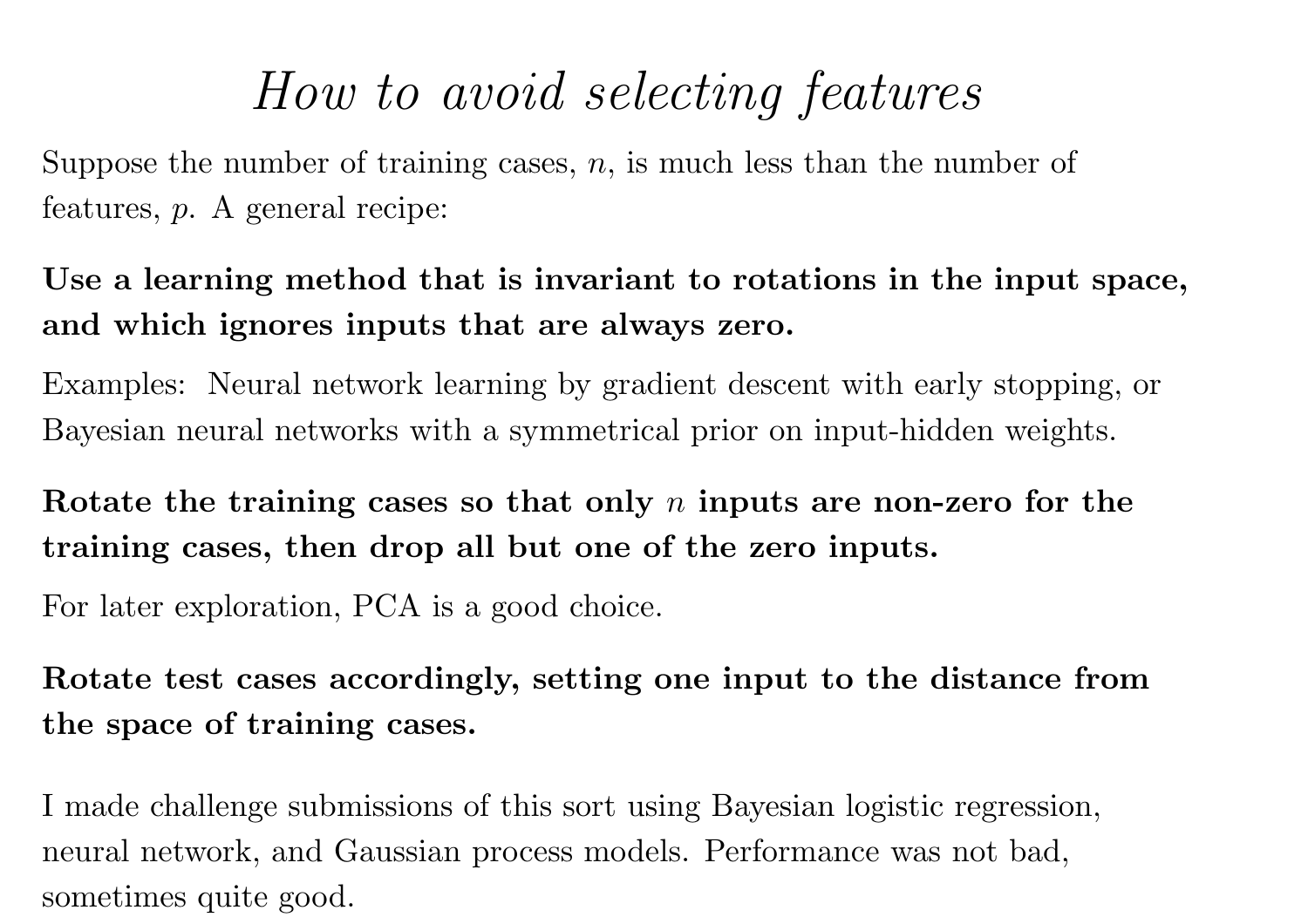## Our pragmatic approach

The number of features for the challenge data sets is too large to be handled computationally by complex Bayesian models (except for Madelon, barely).

Our strategy:

- 1. Reduce the number of features by either taking the first  $k$  principle components, or by selecting  $k$  of the original features using significance tests (or use <sup>a</sup> combination of these).
- 2. Fit hierarchical Bayesian models that can potentially discover that some of these k inputs are less relevant than others.
- 3. If <sup>a</sup> smaller number of features is desired, use the relevance hyperparameters from the Bayesian model to <sup>p</sup>ick <sup>a</sup> smaller subset.
- 4. Use the validation set to choose among various models found this way; when validation labels are known, just retrain the previously chosen model(s).

Since the Bayesian models can learn to mostly ignore some inputs, we can make  $k$  fairly big (50-1000), so as to avoid leaving out relevant features.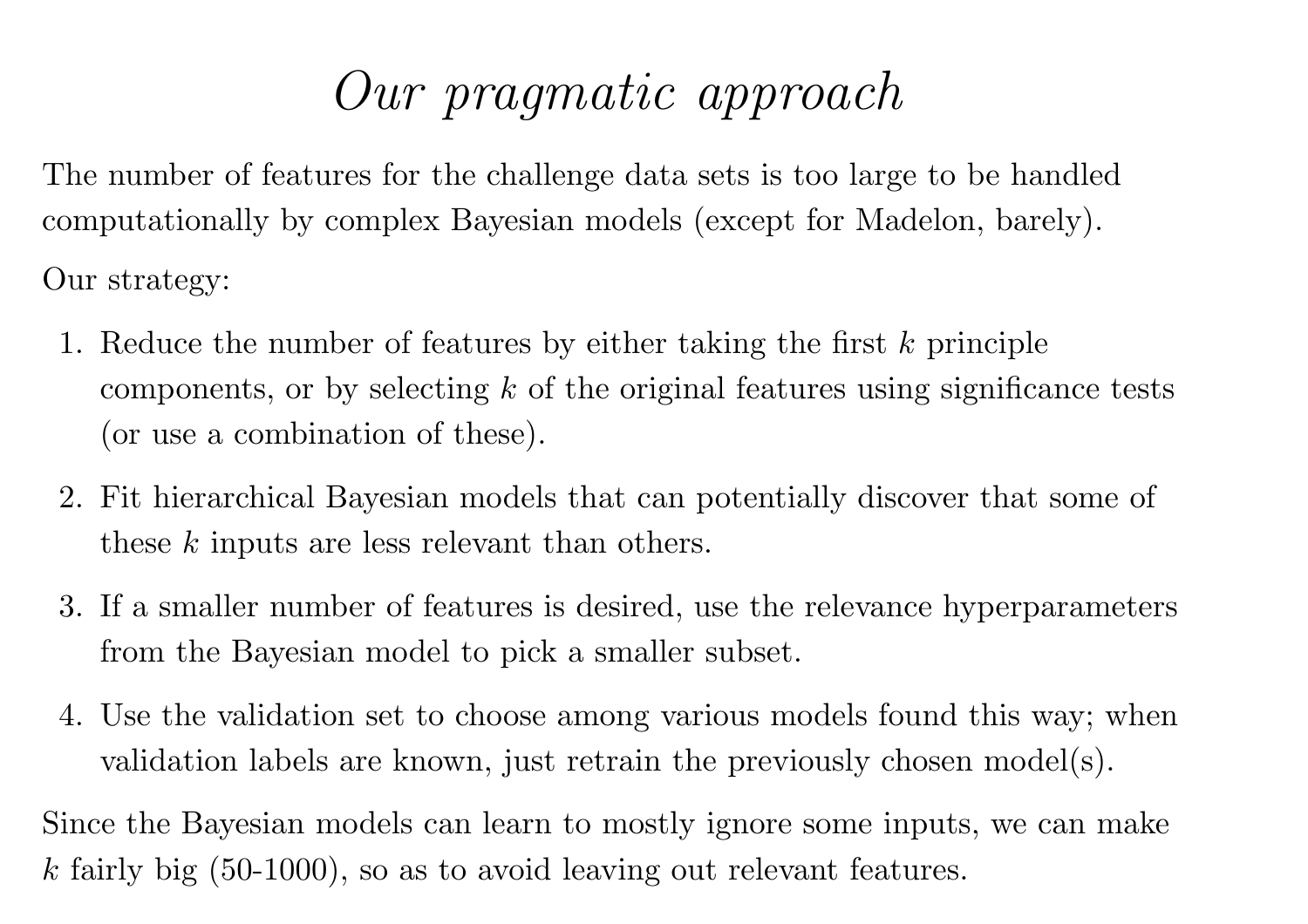## Dimensionality reduction with PCA

There are probably better dimensionality reduction methods than PCA, but that's what we used. One reason is that it's feasible even when  $p$  is huge, provided n is not too large — time required is of order  $\min(pn^2, np^2)$ . Some issues:

- Should features be transformed before PCA? Eg, take square roots.
- Should features be centred? Perhaps not if zero is special.
- Should features be scaled to have the same variance? Perhaps not, if the original scale carries information about relevance.
- Should principle components be standardized before use? Again, maybe not.

A <sup>p</sup>lausible power transformation was chosen for each feature so as to maximize correlation with the class. Whether to use these transformations, and the other choices, were made based on intuition and validation set results.

PCA was done using all the data (training, validation, and test).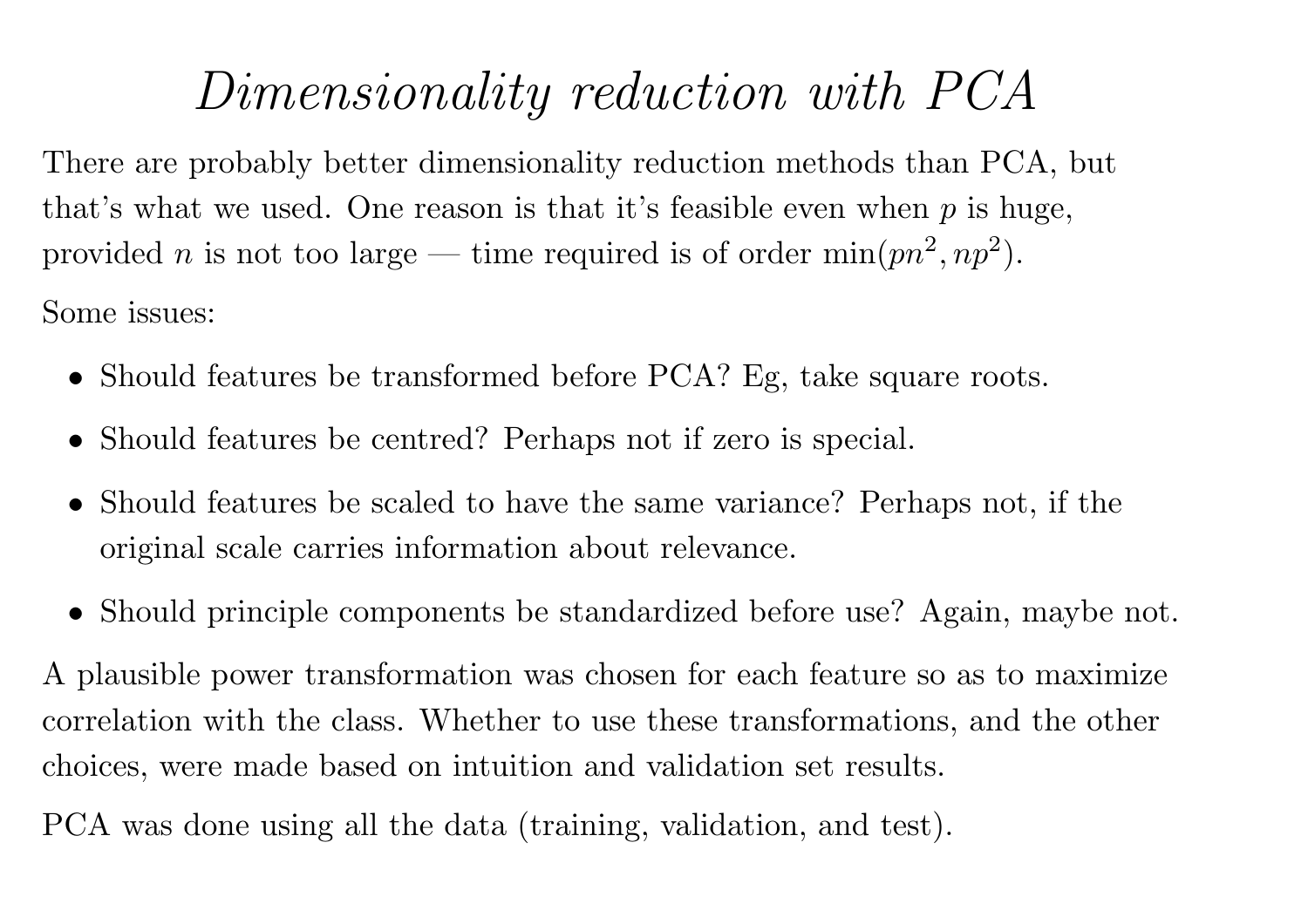### Feature selection using significance tests

An initial feature subset was found by simple univariate significance tests. Assumption: Relevant variables will be at least somewhat relevant on their own. Three significance tests were used, applied only to features that were non-zero in at least four training cases:

- Correlation of class with ranks of feature values sensitive to any monotonic relationship.
- Correlation of class with binary form of feature (zero/non-zero) merging non-zero values may detect relationships that rank correlation doesn't.
- A runs test on the class labels reordered by increasing feature value (counts how often adjacent class labels are the same) — can detect non-monotonic relationships, but less powerful than the other tests.

For all tests, <sup>a</sup> p-value was found by comparing to the distribution found when permuting the class labels. Separate p-value thresholds were <sup>p</sup>icked by hand for each test, and the union of the feature sets found with each test was used.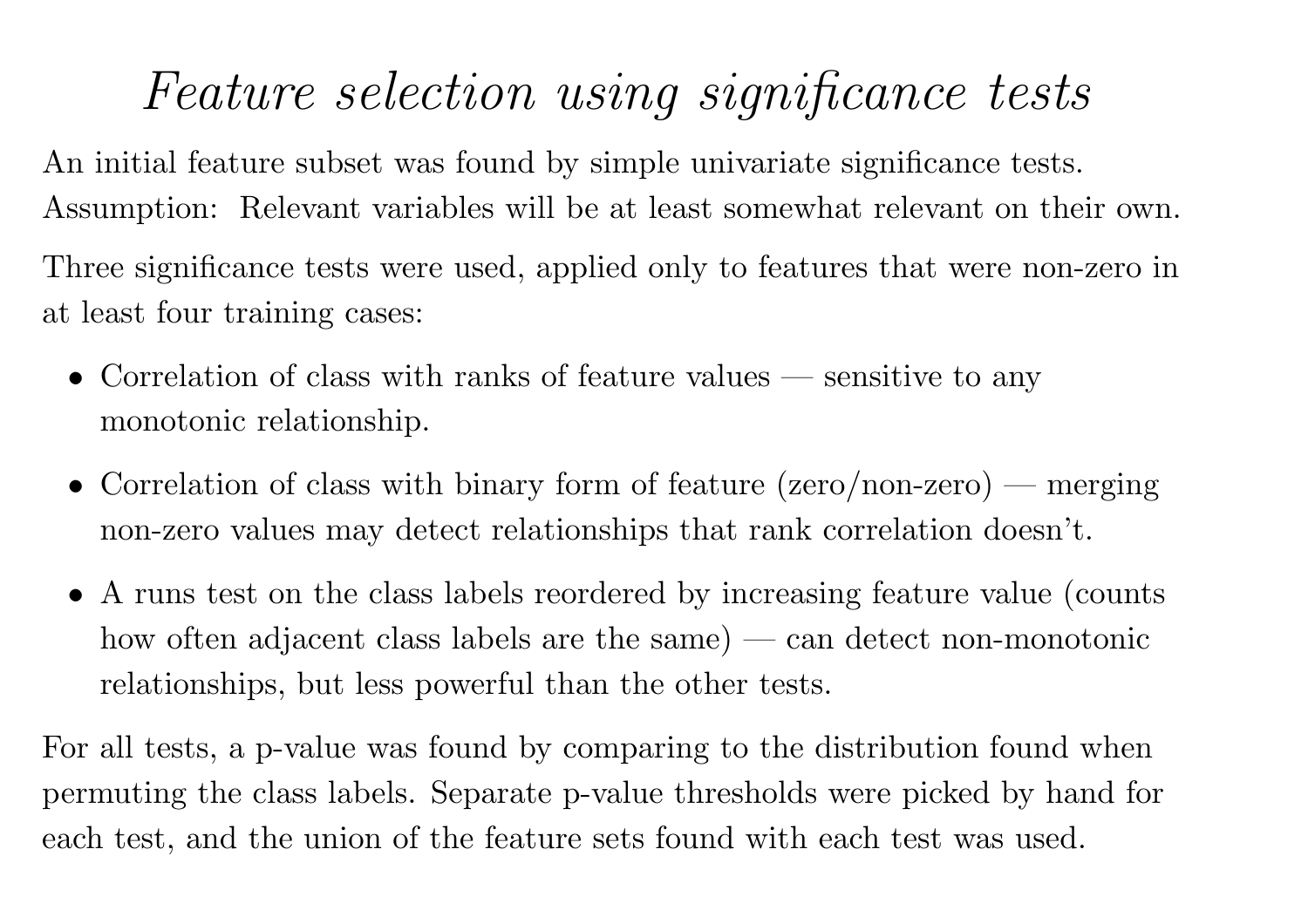### Bayesian Neural Networks

I used multilayer perceptron networks, with two hidden layers with tanh activation function. I usually used 25 hidden units in the first layer, and 8 hidden units in the second layer.

Nets with two hidden layers can easily represent some functions that are harder to represent with only one hidden layer.

Bayesian learning integrates over the posterior distribution for the network parameters, rather than <sup>p</sup>icking <sup>a</sup> single "optimal" set of parameters. This avoids overfitting.

A hierarchical prior was used, in which the priors for groups of weights were controlled by higher-level hyperparameters.

It's all implemented with MCMC, using runs of about <sup>a</sup> day for each model.

For details, see my book, Bayesian Learning for Neural Networks.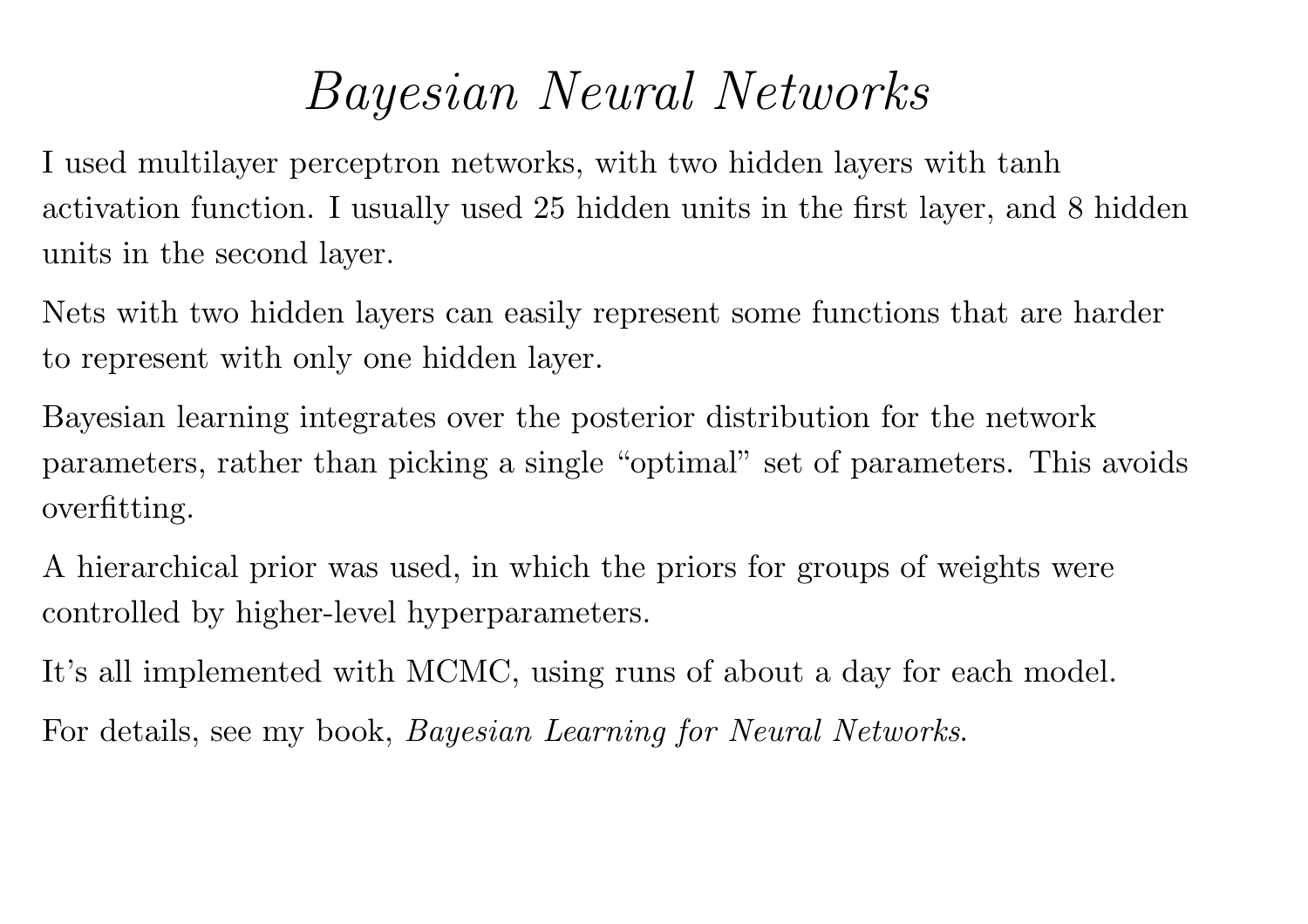# Automatic Relevance Determination (ARD)

Using <sup>a</sup> hierachical prior, we can automatically determine how relevant each input is to predicting the class.

We group together the weights on all the connections from <sup>a</sup> particular input to the hidden units. Conditional on <sup>a</sup> "relevance hyperparameter", the weights in this group are independent, with mean zero and variance given by the relevance hyperparameter, which is itself given <sup>a</sup> higher-level prior.

If an input is irrelevant, its relevance hyperarameter will tend to be small, forcing the weights from that input to be near zero.

ARD was used adjust the relevance of both the original features, and of the principle components.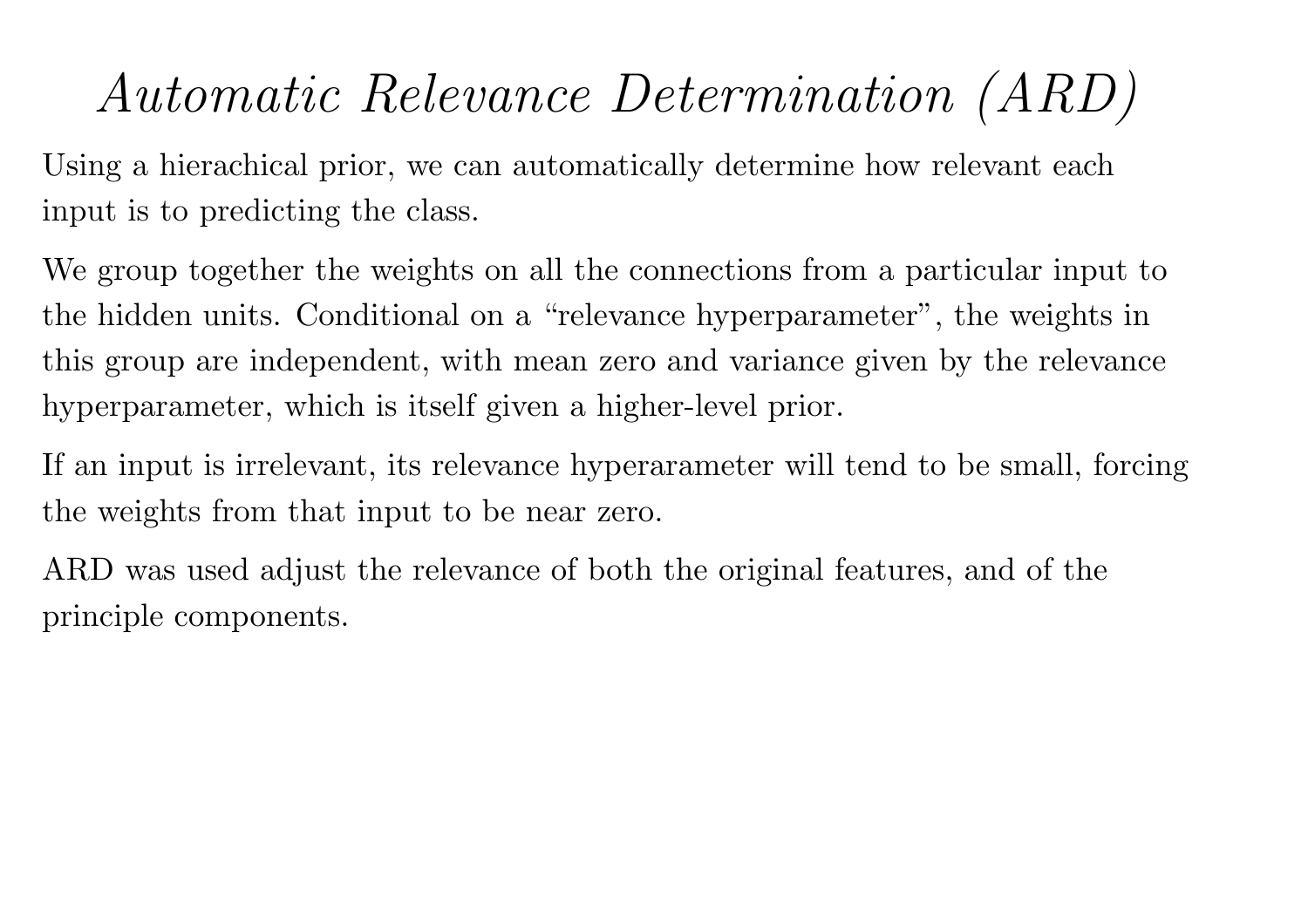### The Arcene data

10000 features, 100 training cases, 44% positive

#### BayesNN-small

Used 1070 features selected using significance tests.

#### BayesNN-large

Used 50 principle components, applied to transformed features, with centering and scaling.

#### BayesNN-DFT-combo

Used <sup>a</sup> Dirichlet diffusion tree model, since it gave better results on the validation set than either of the neural network models.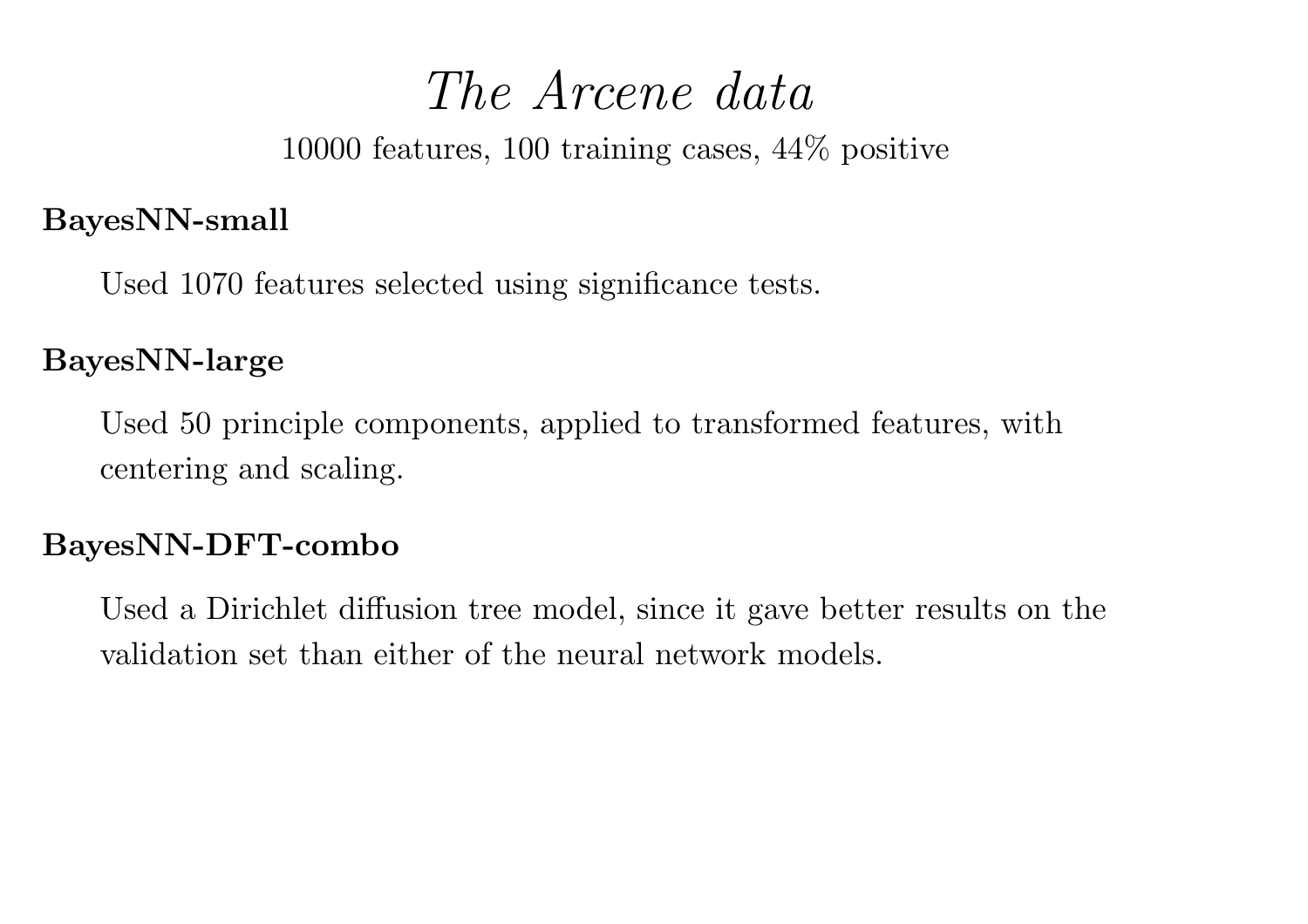Arcene: Two highly relevant features



Feature 9642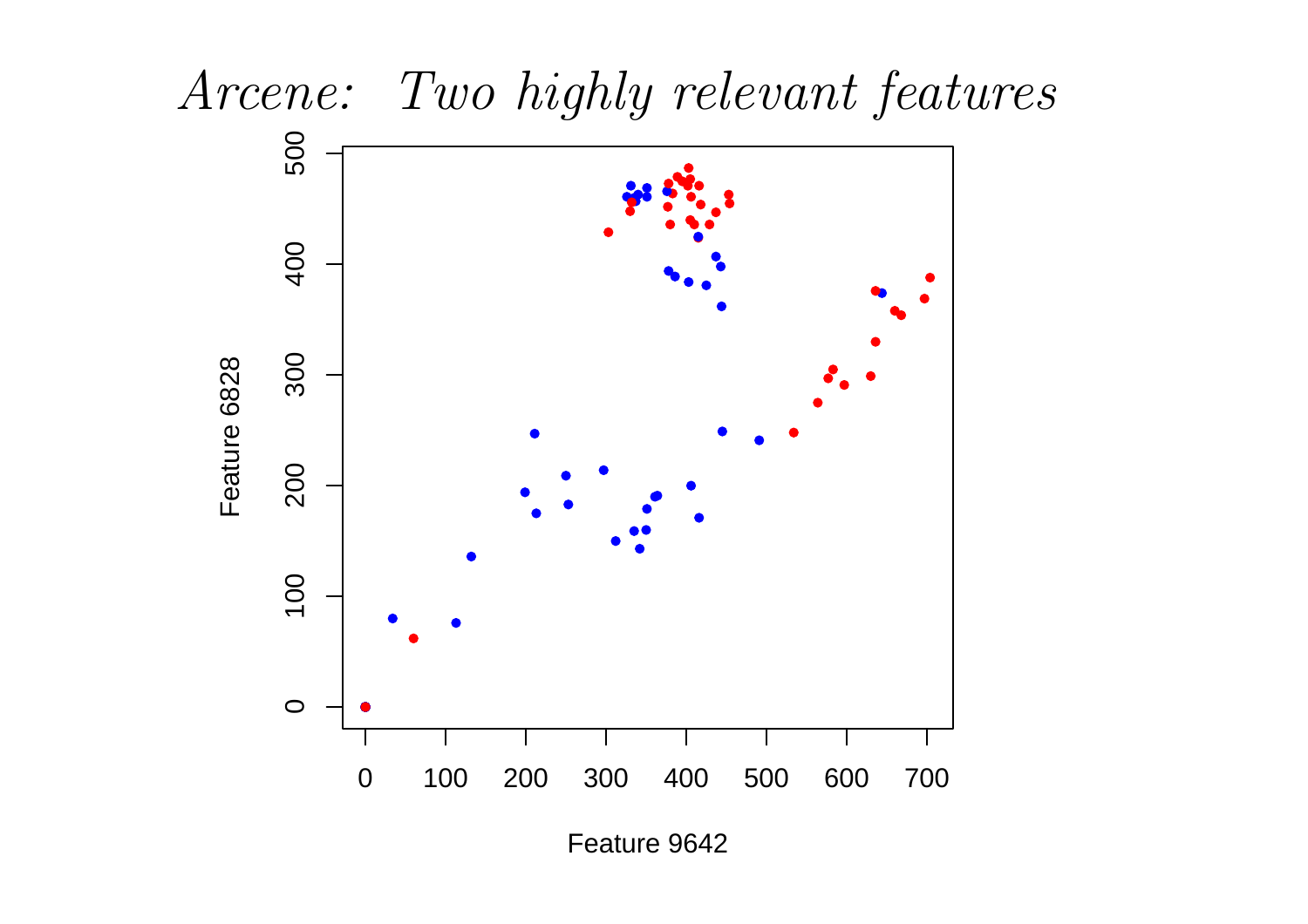Arcene: Two principle components

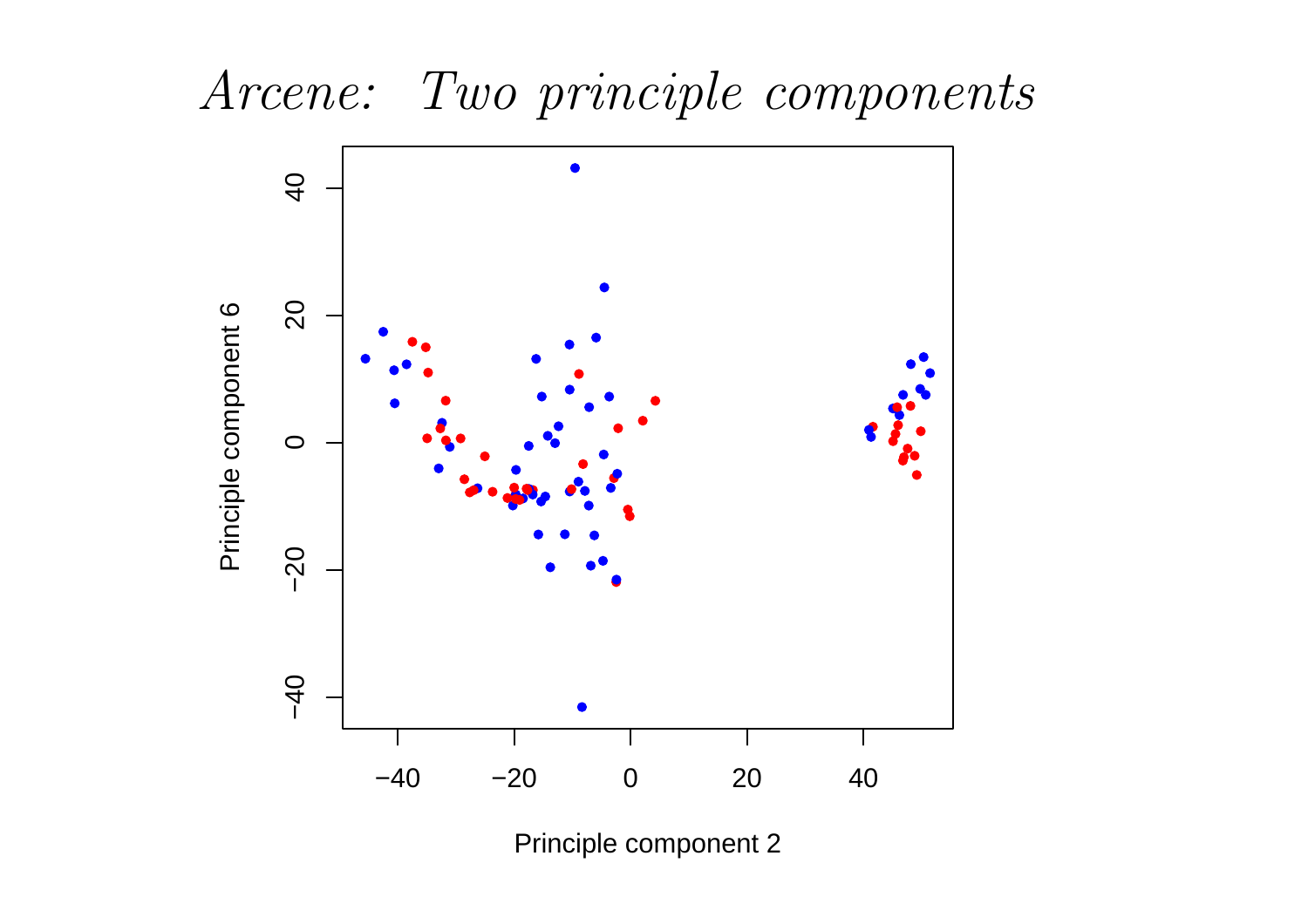### The Gisette data

5000 features, 6000 training cases, 50% positive

#### BayesNN-small

379 features were selected using significance tests.

#### BayesNN-large

50 principle components were used, found using centering and scaling.

#### BayesNN-DFT-combo

Same as BayesNN-large, since the large number of cases makes applying <sup>a</sup> Dirichlet diffusion tree model computationally difficult.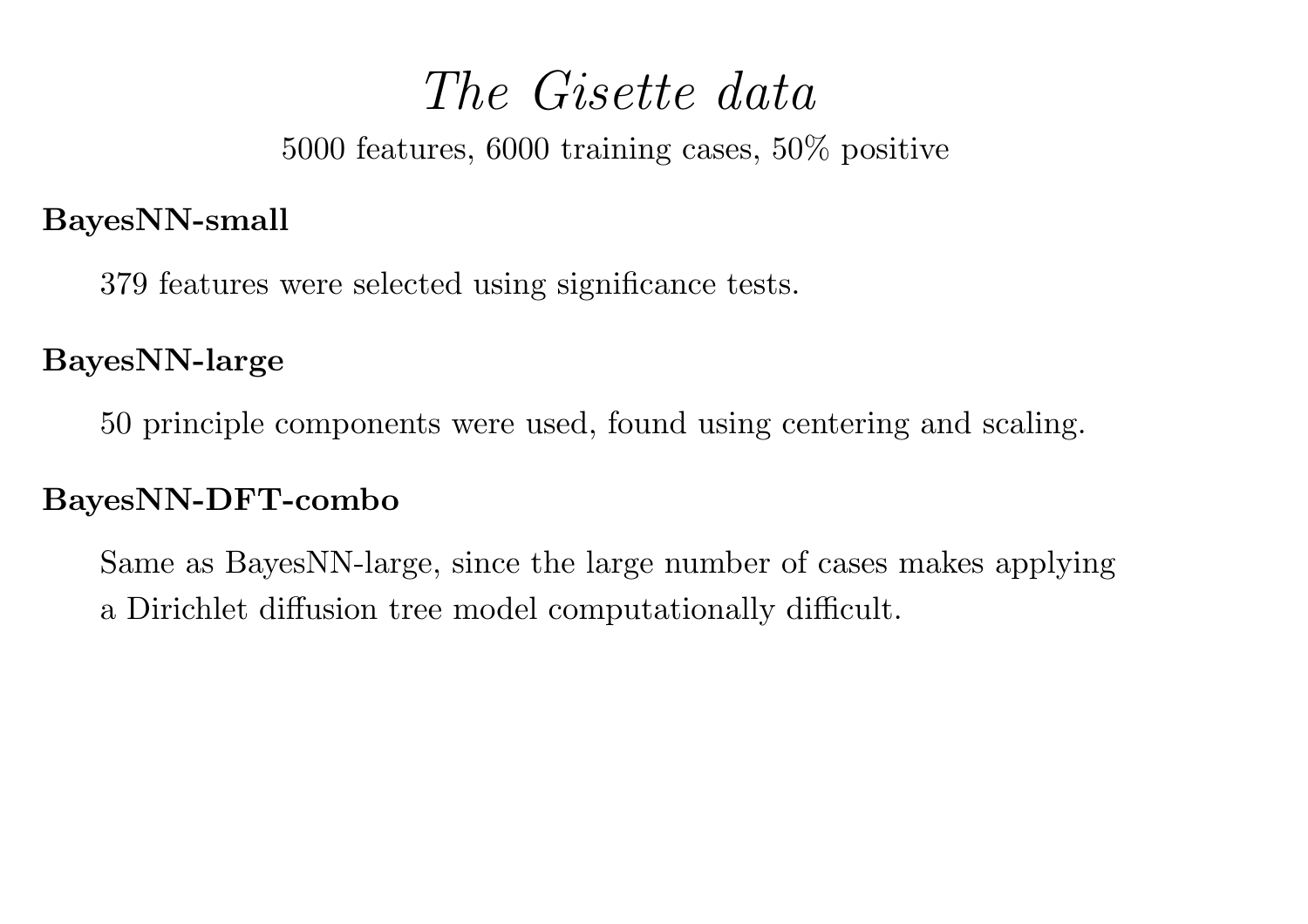### The Dexter data

20000 features, 300 training cases, 50% positive

#### BayesNN-small

Only 1458 features are non-zero in four or more training cases. 303 of these features were selected using significance tests. A few of these were <sup>p</sup>icked only because of the runs test.

#### BayesNN-large

The same as BayesNN-small, since results using principle components weren't as good on the validation set.

#### BayesNN-DFT-combo

Also the same as BayesNN-small, since results with <sup>a</sup> Dirichlet diffusion tree model weren't as good on the validation set.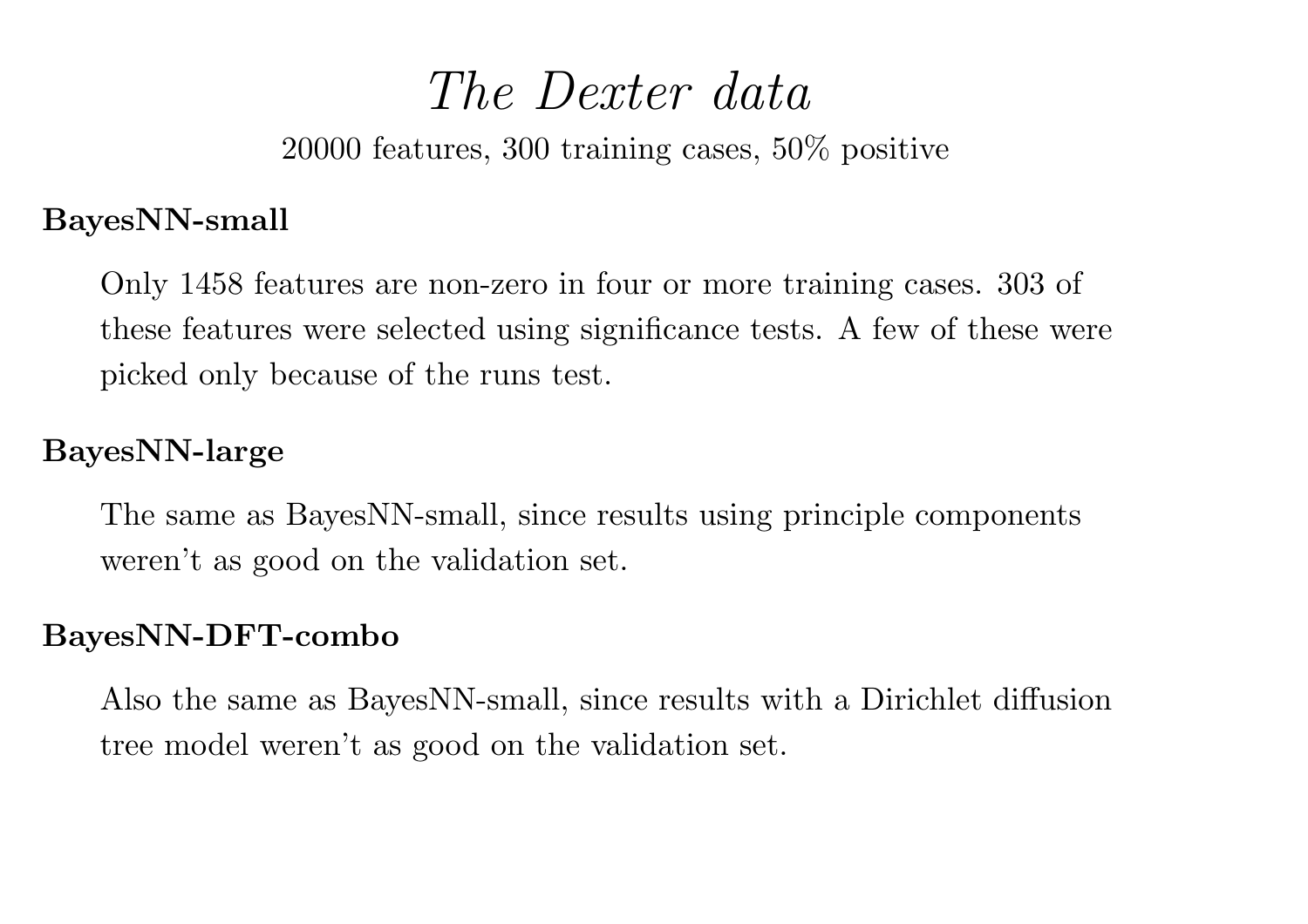

Dexter: Two highly relevant features

Feature 10244 (jittered)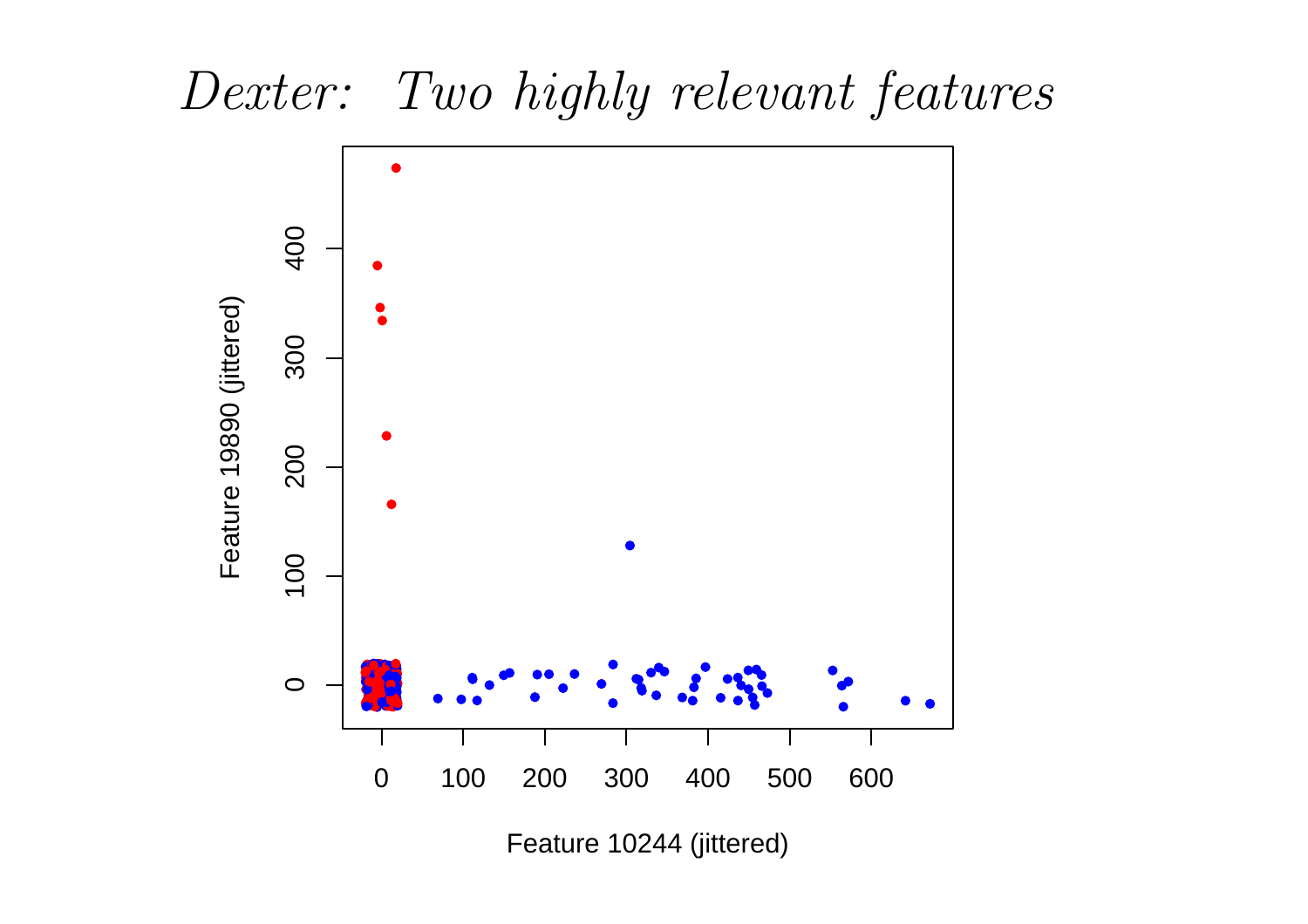### Dexter: Two principle components



Principle component 2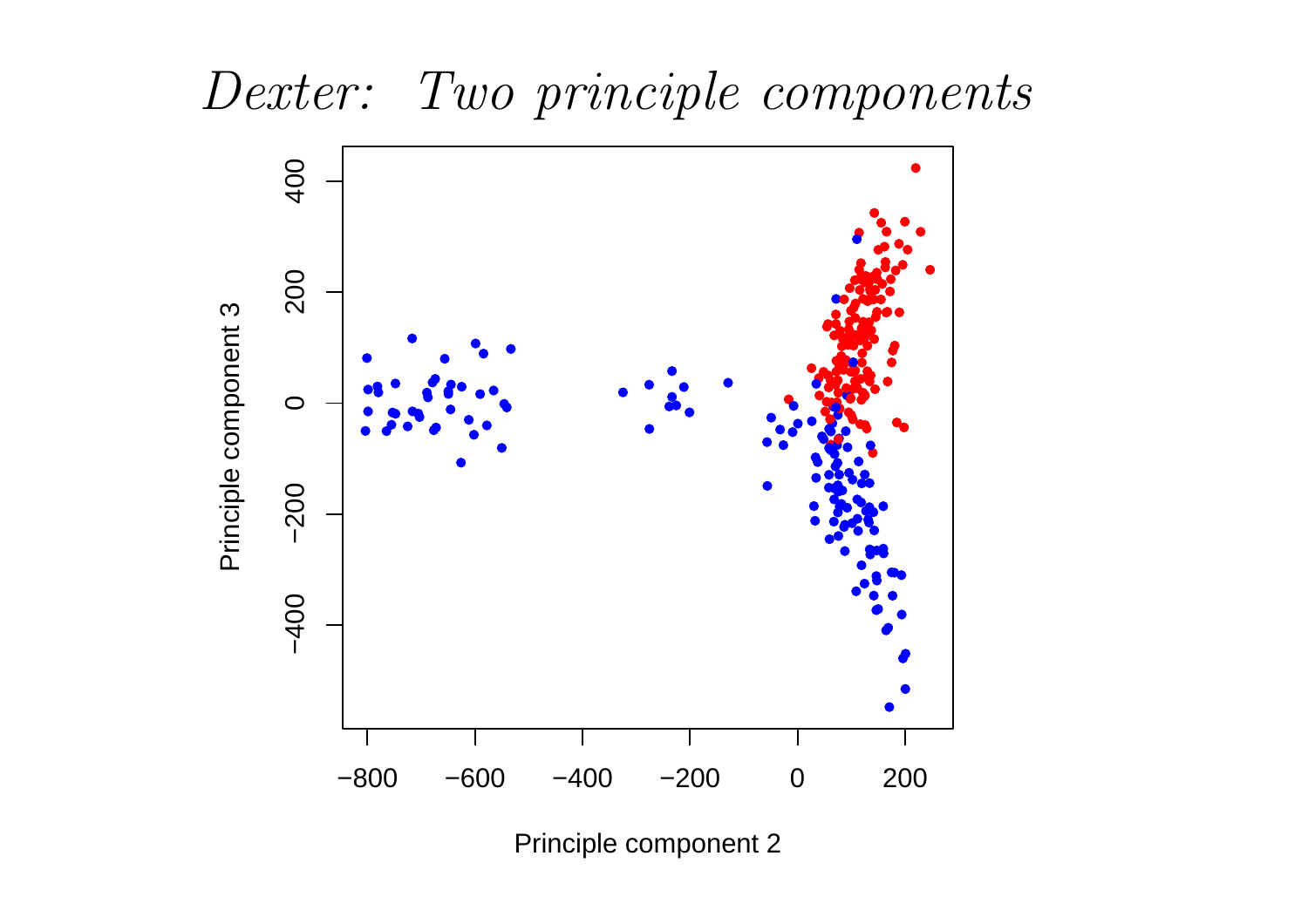## The Dorothea data

100000 features, 800 training cases, 10% positive

#### BayesNN-small

500 features were selected using significance tests.

#### BayesNN-large

50 principle components were found using features that are non-zero in at least two cases, without centering or scaling. 60 features selected using ARD hyperparameters were used as well, along with counts of the number of rare features present.

#### BayesNN-DFT-combo

Same as BayesNN-large, since results with <sup>a</sup> Dirichlet diffusion tree model weren't as good on the validation set.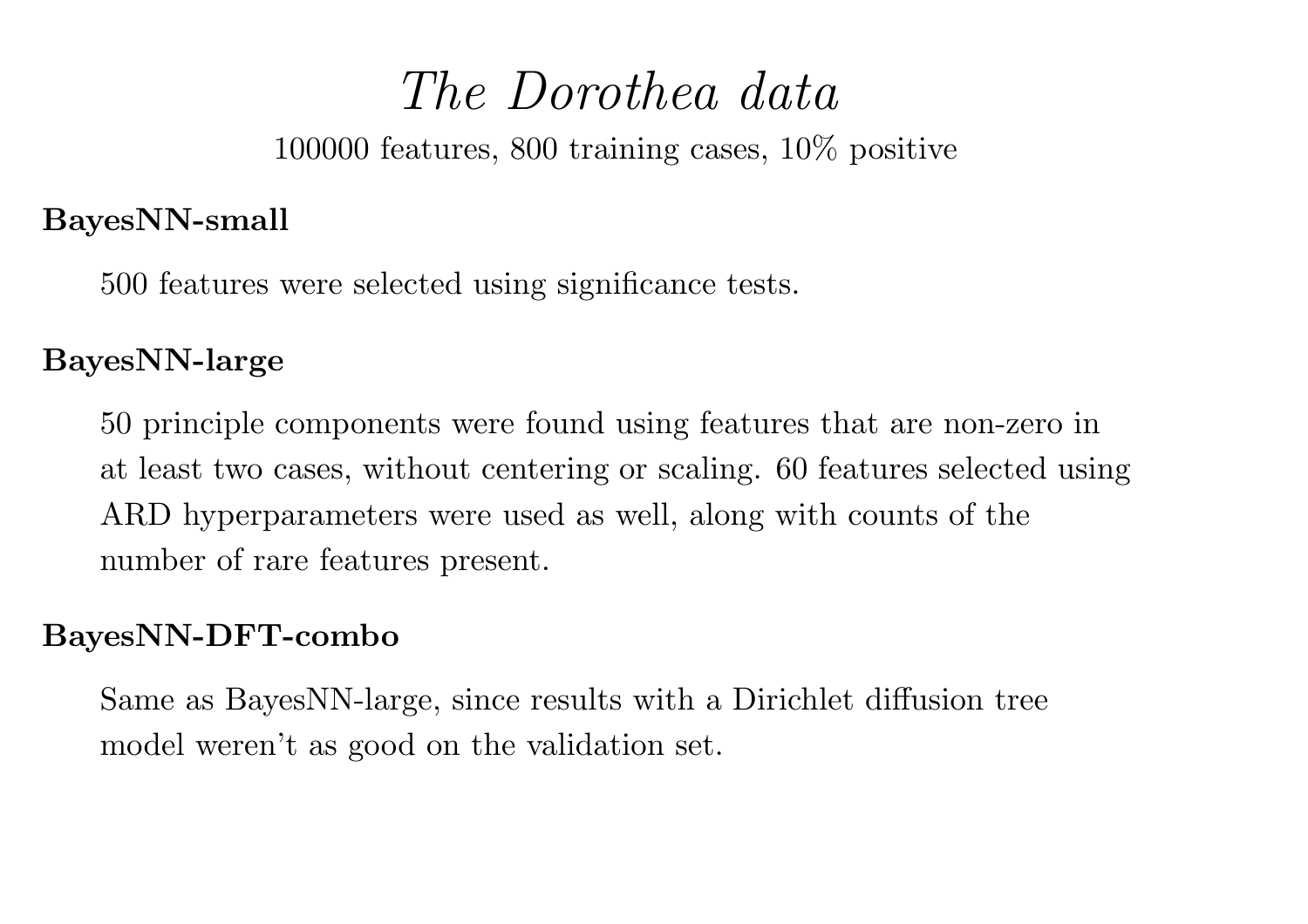## The Madelon data

500 features, 2000 training cases, 50% positive

#### BayesNN-small

17 features found using the ARD hyperparameters from various models were used, including models using the entire set of features.

#### BayesNN-large

Same as BayesNN-small, since results using principle components weren't as good on the validation set.

#### BayesNN-DFT-combo

A Dirichlet diffusion tree model had validation error similar to that of BayesNN-small. Accordingly, we made predictions based on the average of the predictive probabilities produced by these two models.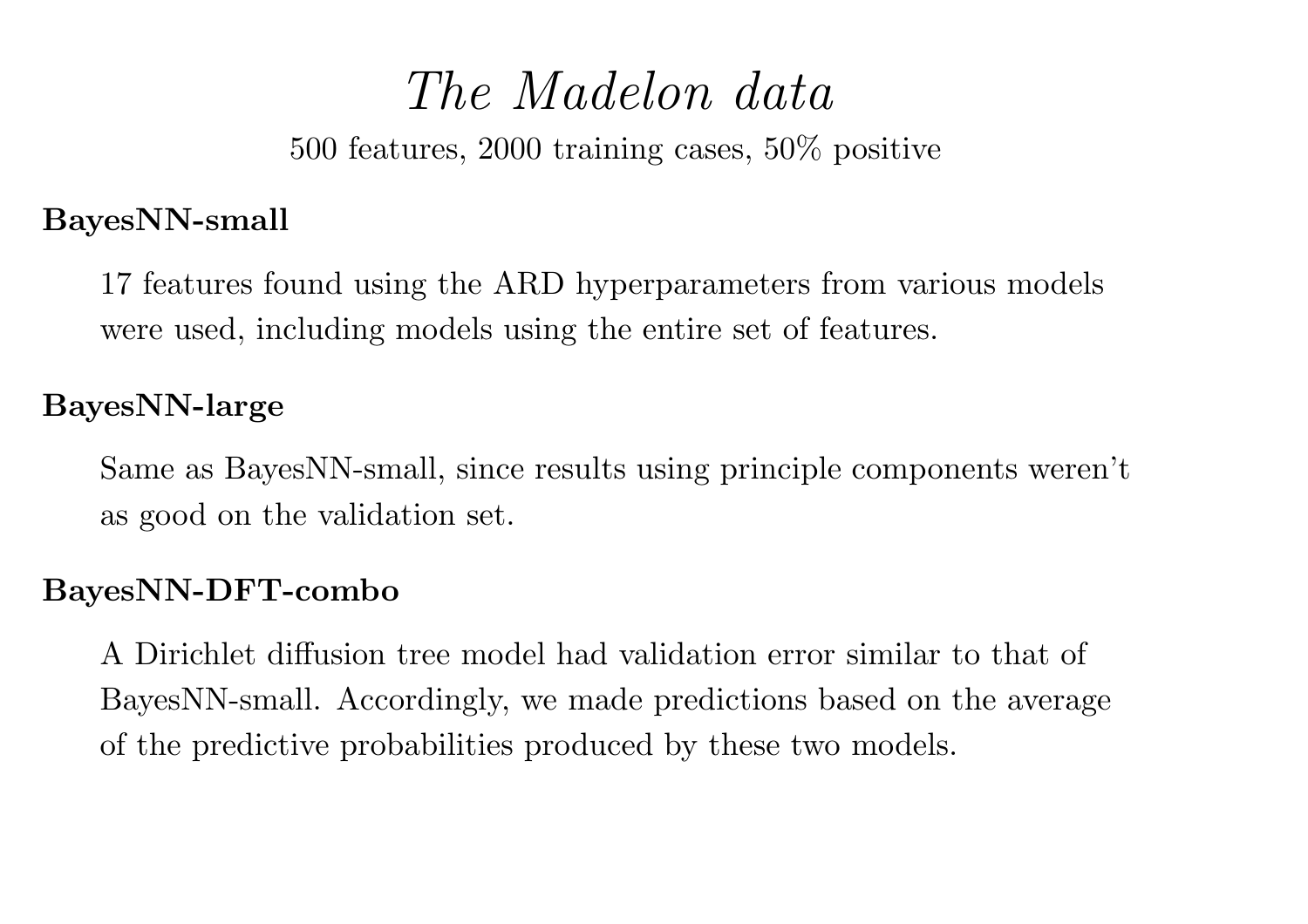Madelon: Two highly relevant features



Feature 379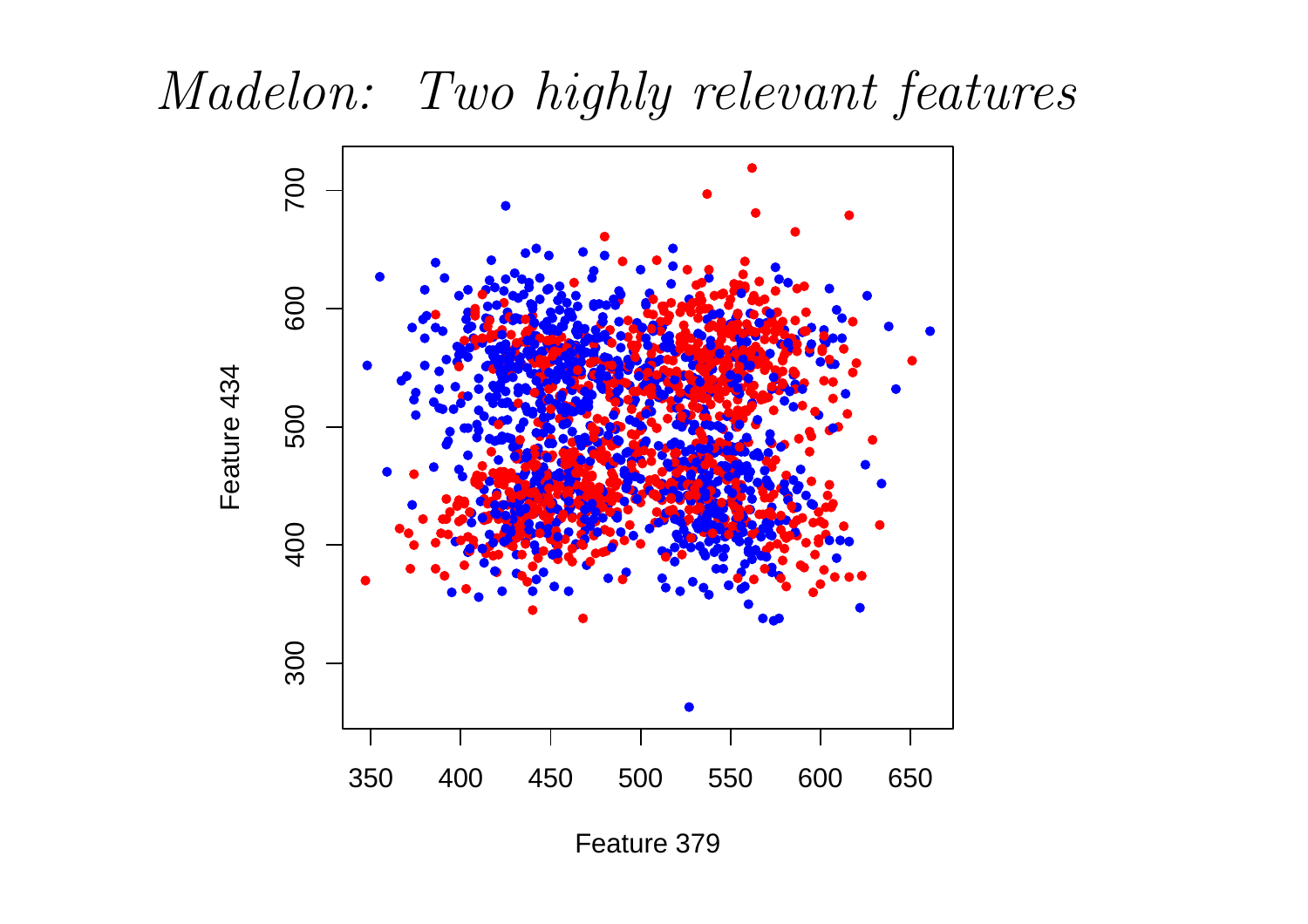## Introduction to Dirichlet Diffusion Trees

- •Dirichlet Diffusion Tree Prior
	- and the state of the state The first point is generated by a simple Gaussian diffusion process from time 0 to 1
	- – The second point follows the path of the first one initially.
	- and the state of the state The second point diverges from the path at a random time *t*.
	- After the divergence, the second point follows a Gaussian diffusion process independent of the first one.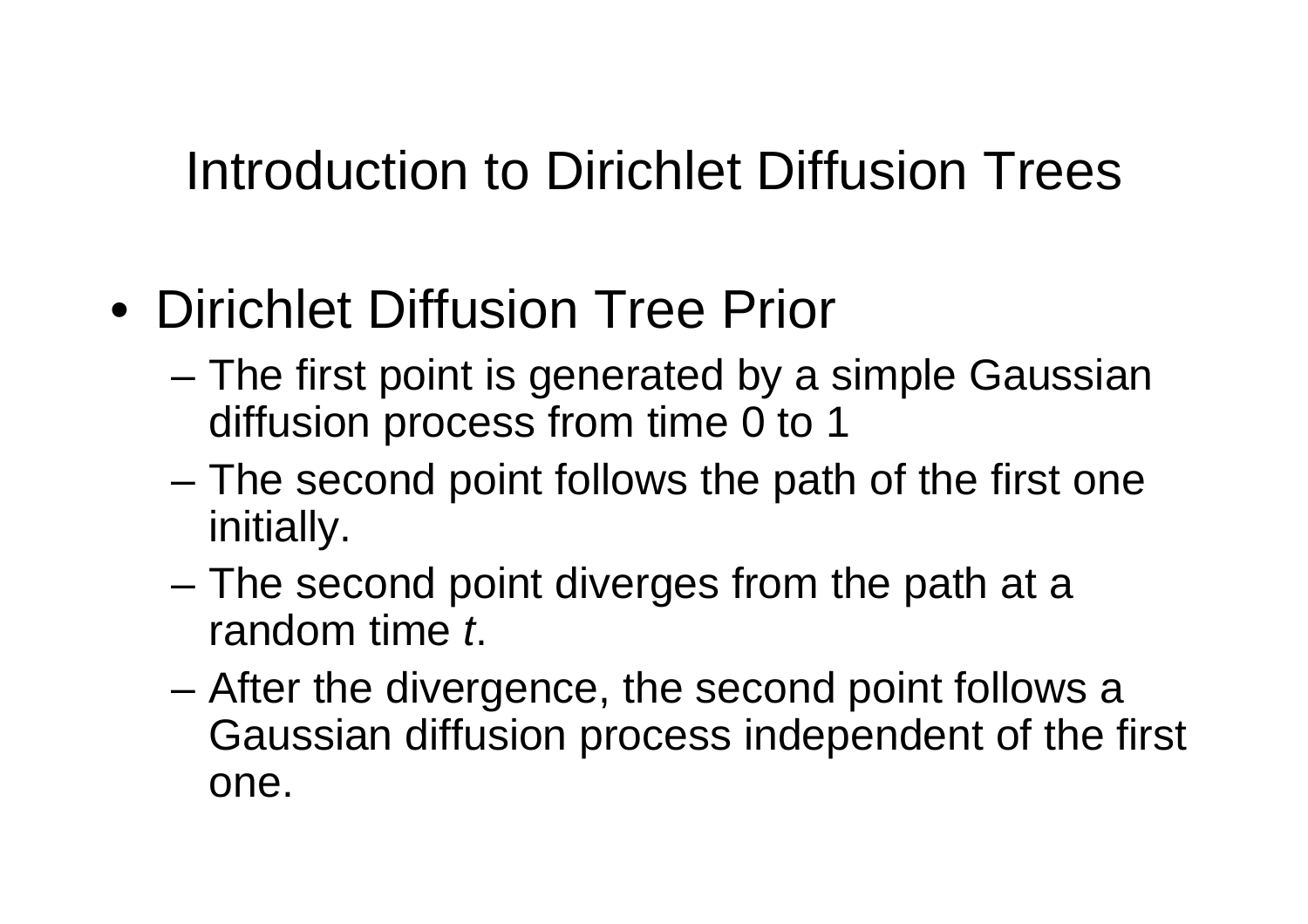- and the state of the state The *n*-th point follows the path of those before it initially.
- and the state of the state The *n*-th point diverges at a random time *t*
- and the state of the state At a branch, the *n*-th point selects an old path with probability proportional to the numbers of points that went each way previously
- and the state of the state After the divergence, it follows a Gaussian diffusion process independently.
- – The variances and noises of different features may be different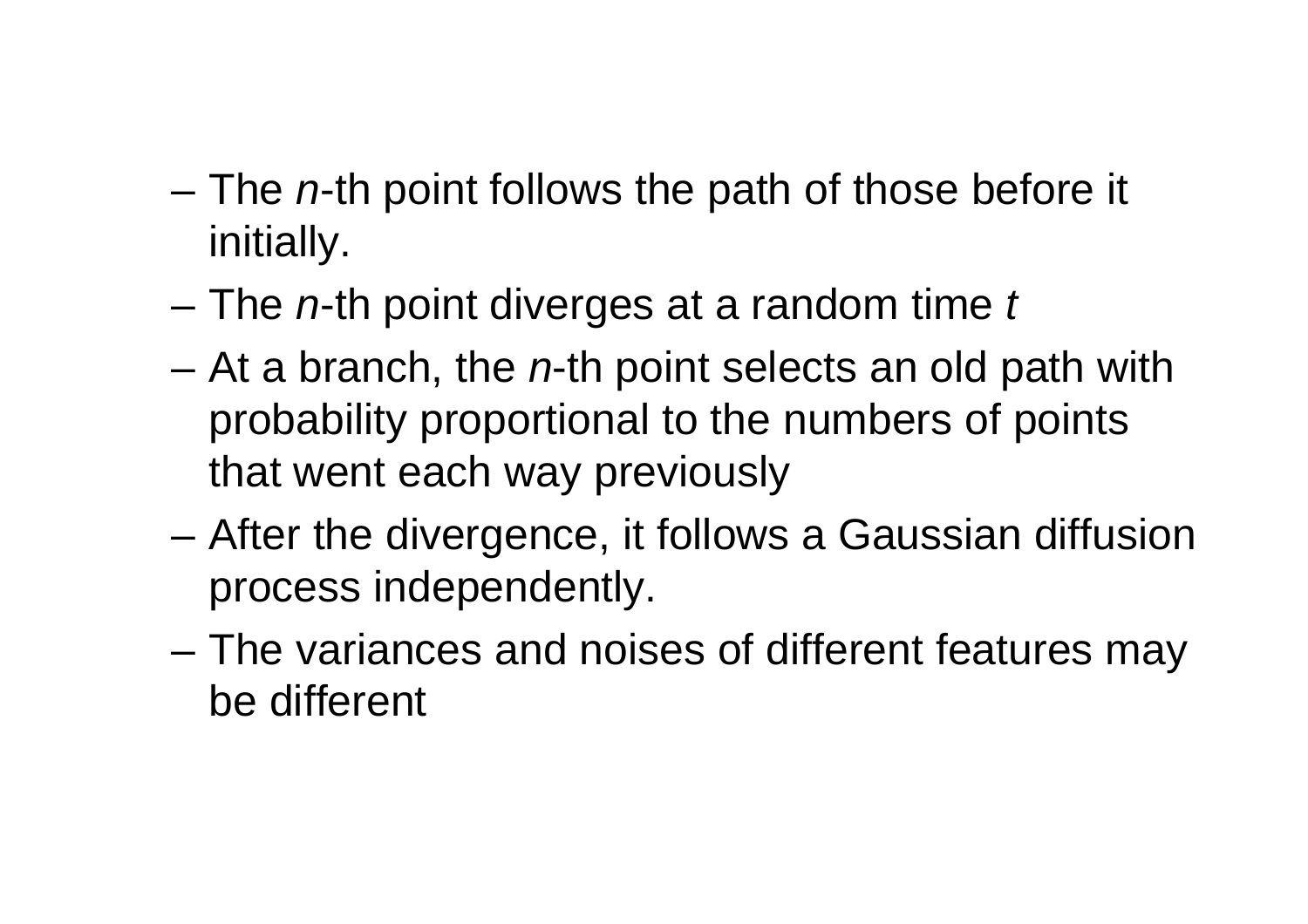- Divergence Function
	- –– If a point following a path of *n* points did not diverge at time *t*, the probability of divergence during *dt* is *a*(*t*)*dt/n*.
	- With more points passing the way, the probability of divergence for a new point is smaller.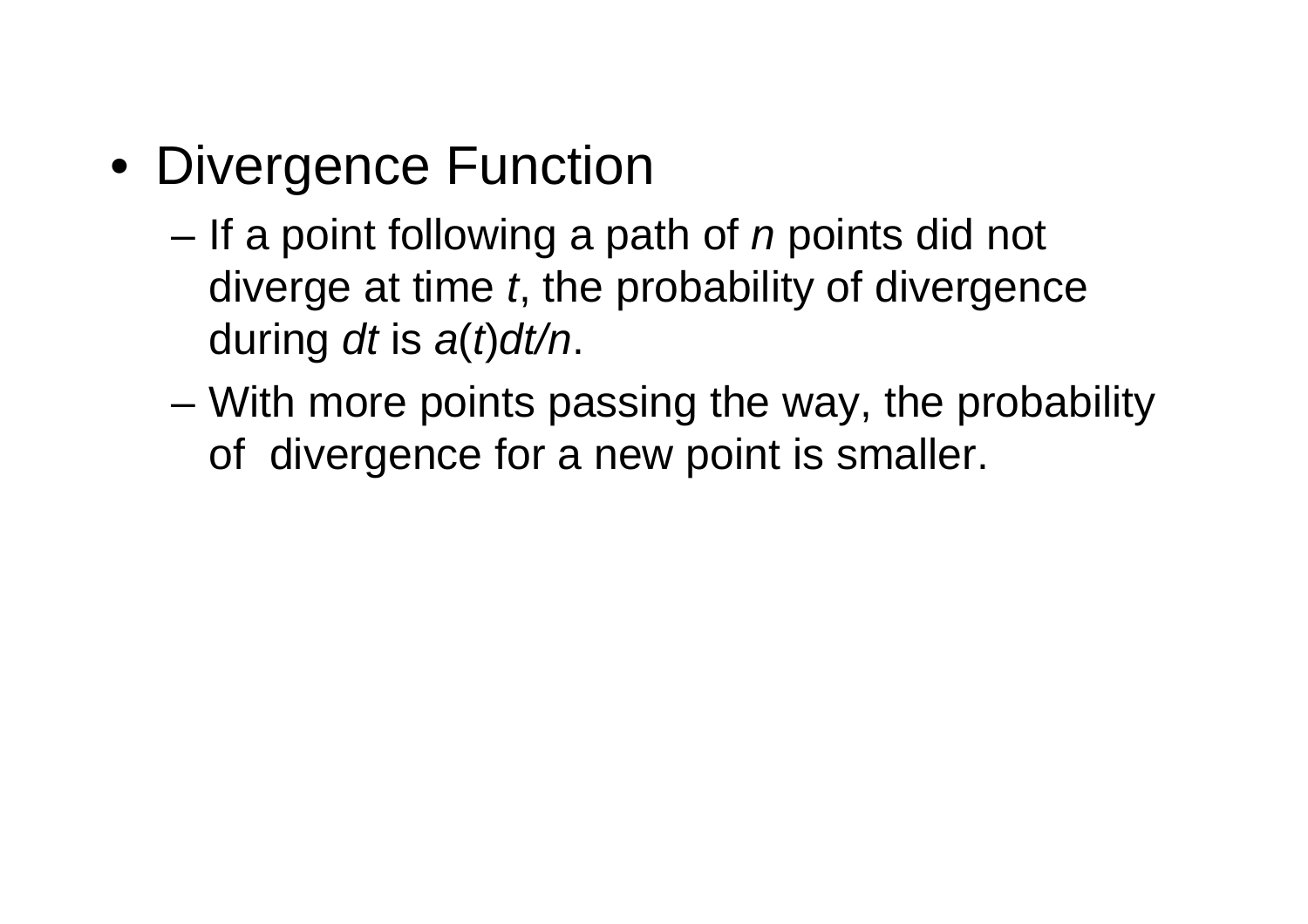• Selection of Divergence function

– $-$  Select  $a(t)$  such that

$$
\int_0^1 a(t) dt = \infty
$$

to keep the distribution continuous.

and the state of the – Two possibilities

or

*t* $a(t) = \frac{c}{t}$  $(t)=\frac{1}{1}$ 

$$
a(t) = b + \frac{c}{(1-t)^2}
$$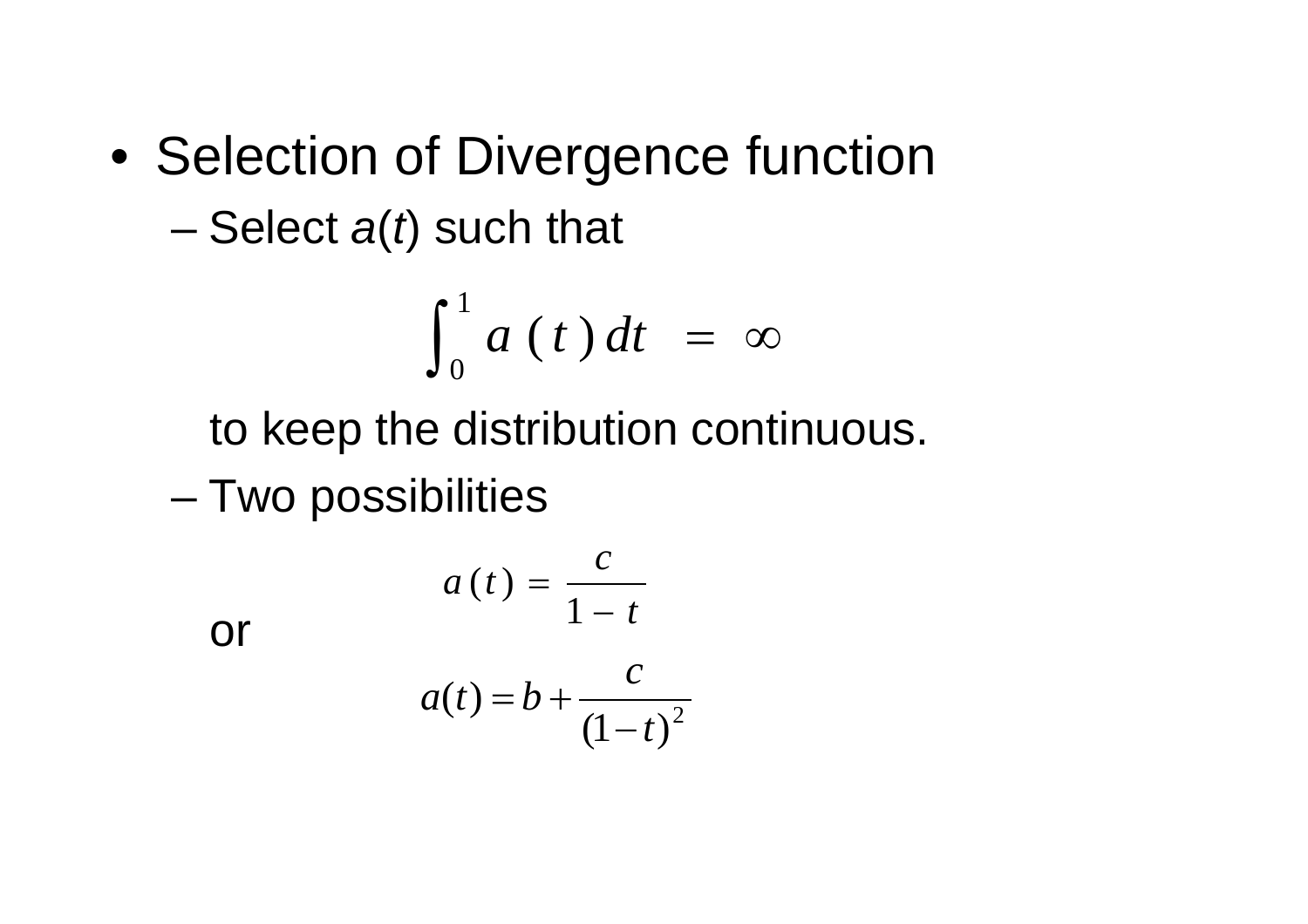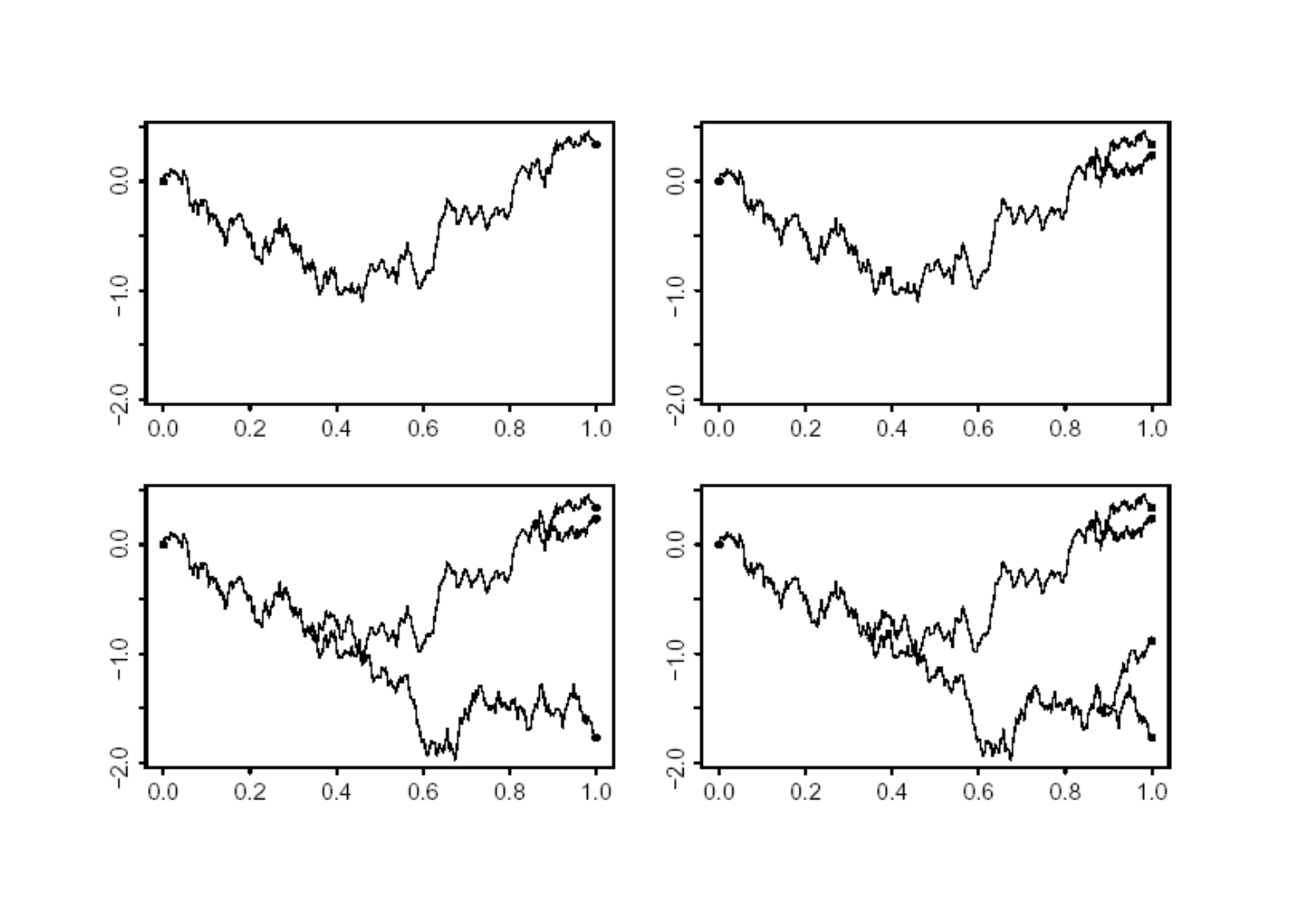- $\bullet$  Markov Chain Sampling for Dirichlet Diffusion Tree Models
	- – The state of the Markov chain used to sample from the posterior distribution will consist of at least:
		- The structure of the tree
		- The divergence times for non-terminal nodes
	- and the state of the Other parameters
		- Diffusion variance, noise
		- Parameters of the divergence function, etc.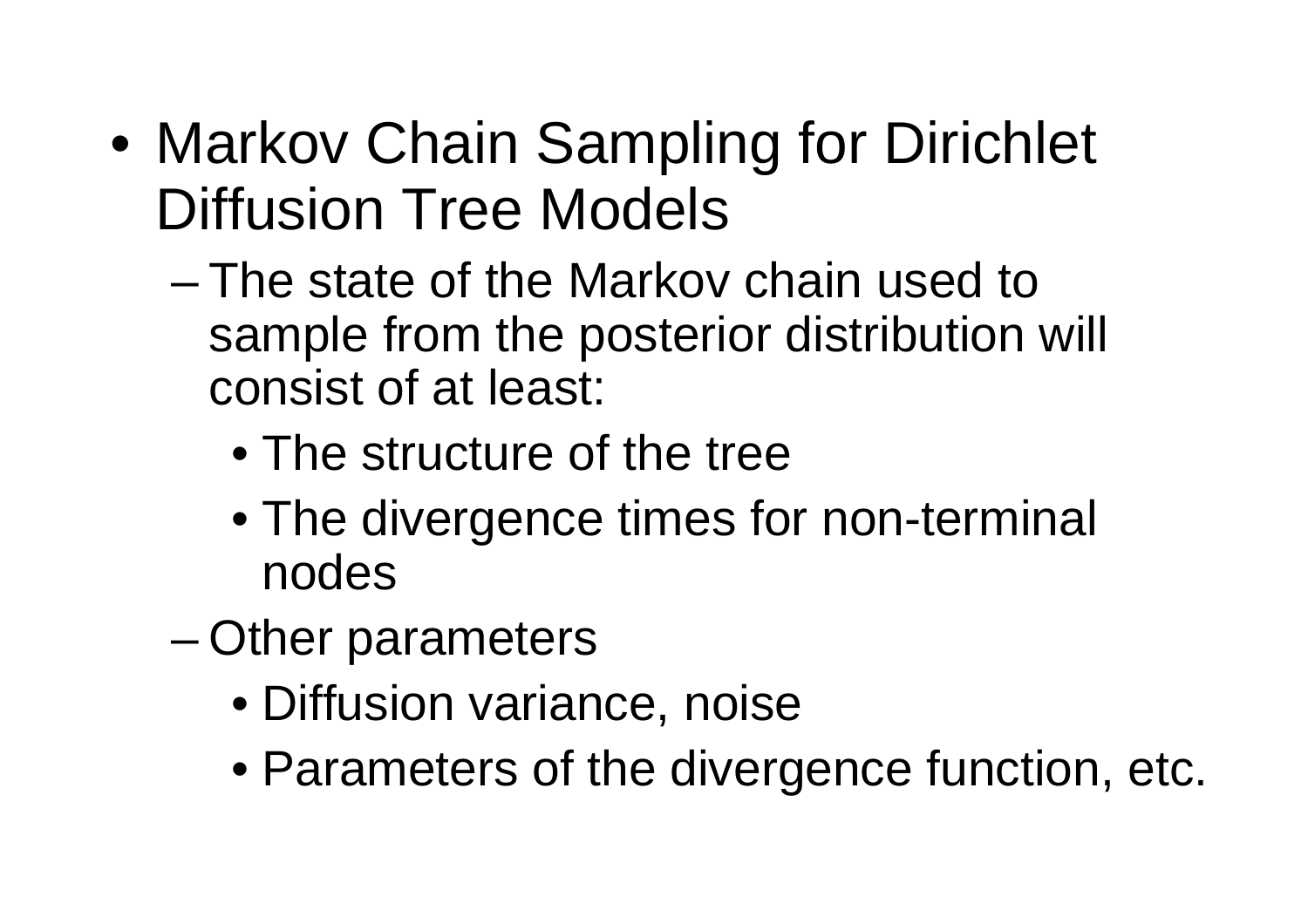- Updating of the trees
	- and the state of the The tree structure, divergence time, and node locations can all be updated by parent moves.

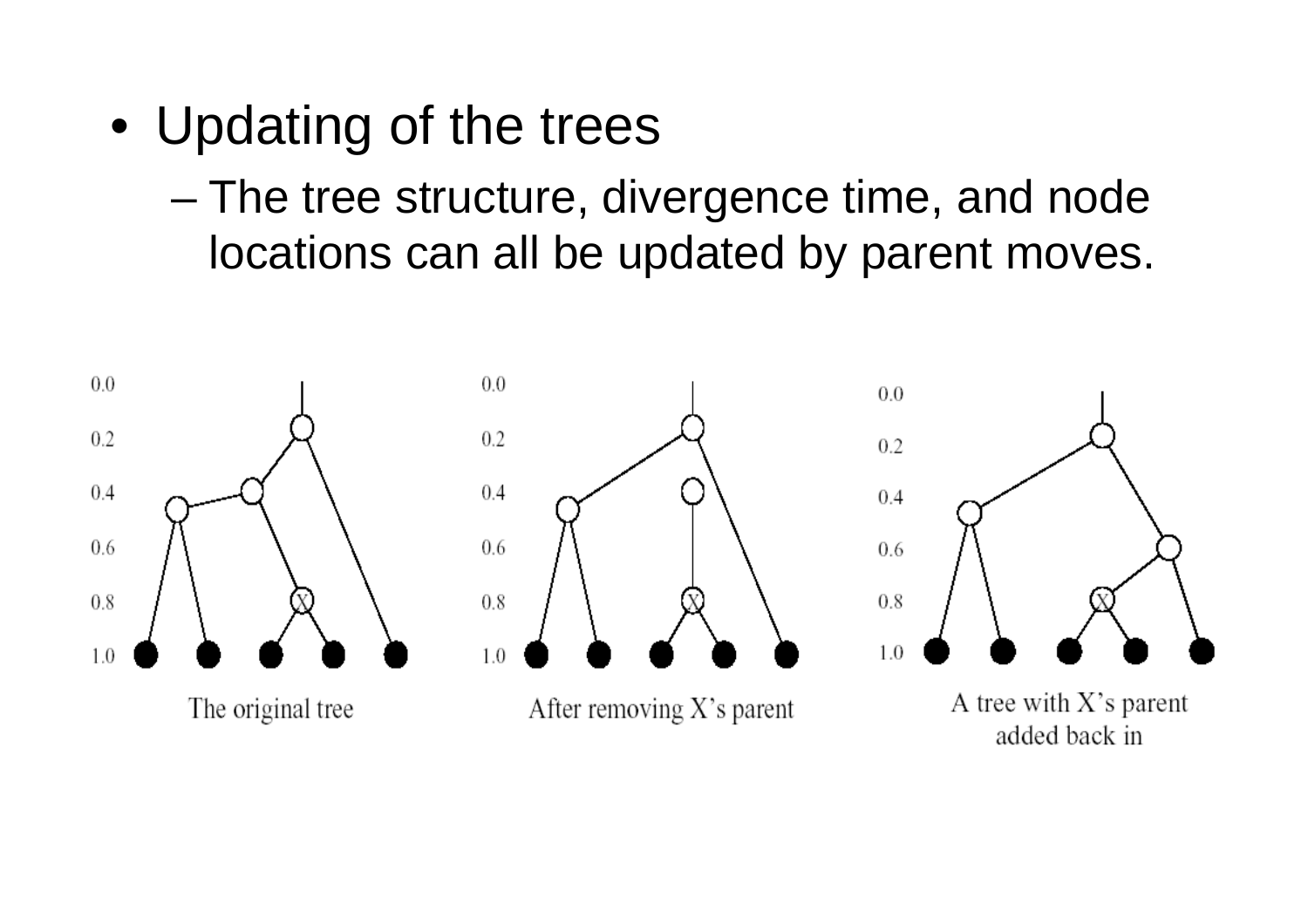# Methods of classification from trees

- Classify using the structure of the tree
	- Use the nearest neighbor
	- Use the nearest neighbor with branch weights



– Take the average over trees from the posterior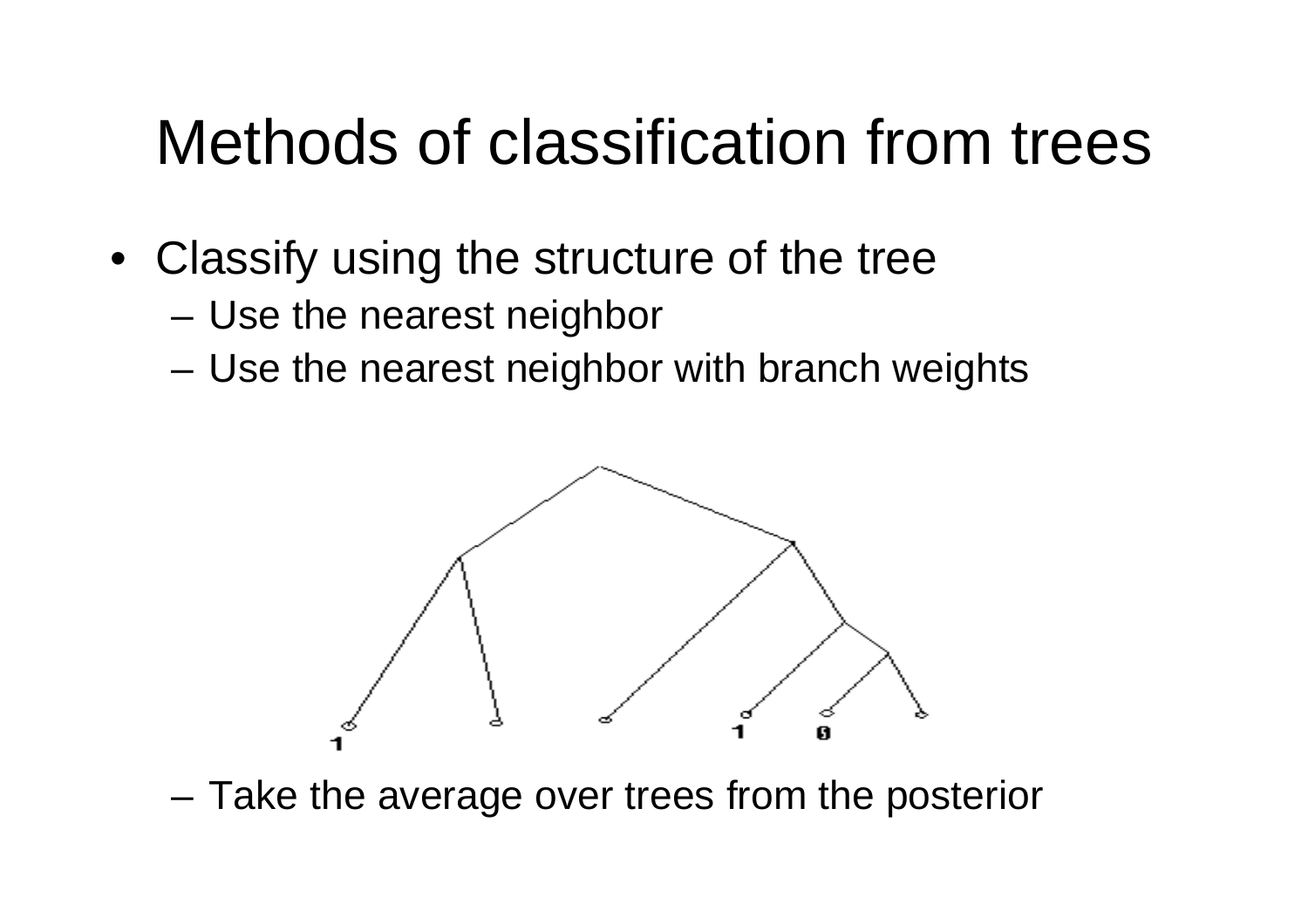- Use (*1 - divergence time*) as a measure of distance
	- – $-$  Take the average of the divergence times
		- Use nearest neighbor method
		- Use (1- divergence time) as a measure of dissimilarity –Construct a further tree from this dissimilarity
		- Use a weighted average based on divergence times

$$
P(y_i = 1) = \frac{\sum_{y_j=1, j \neq i} (e^{rd_{ij}} - 1)}{\sum_{j \neq i} (e^{rd_{ij}} - 1)}
$$

–– r is selected by cross validation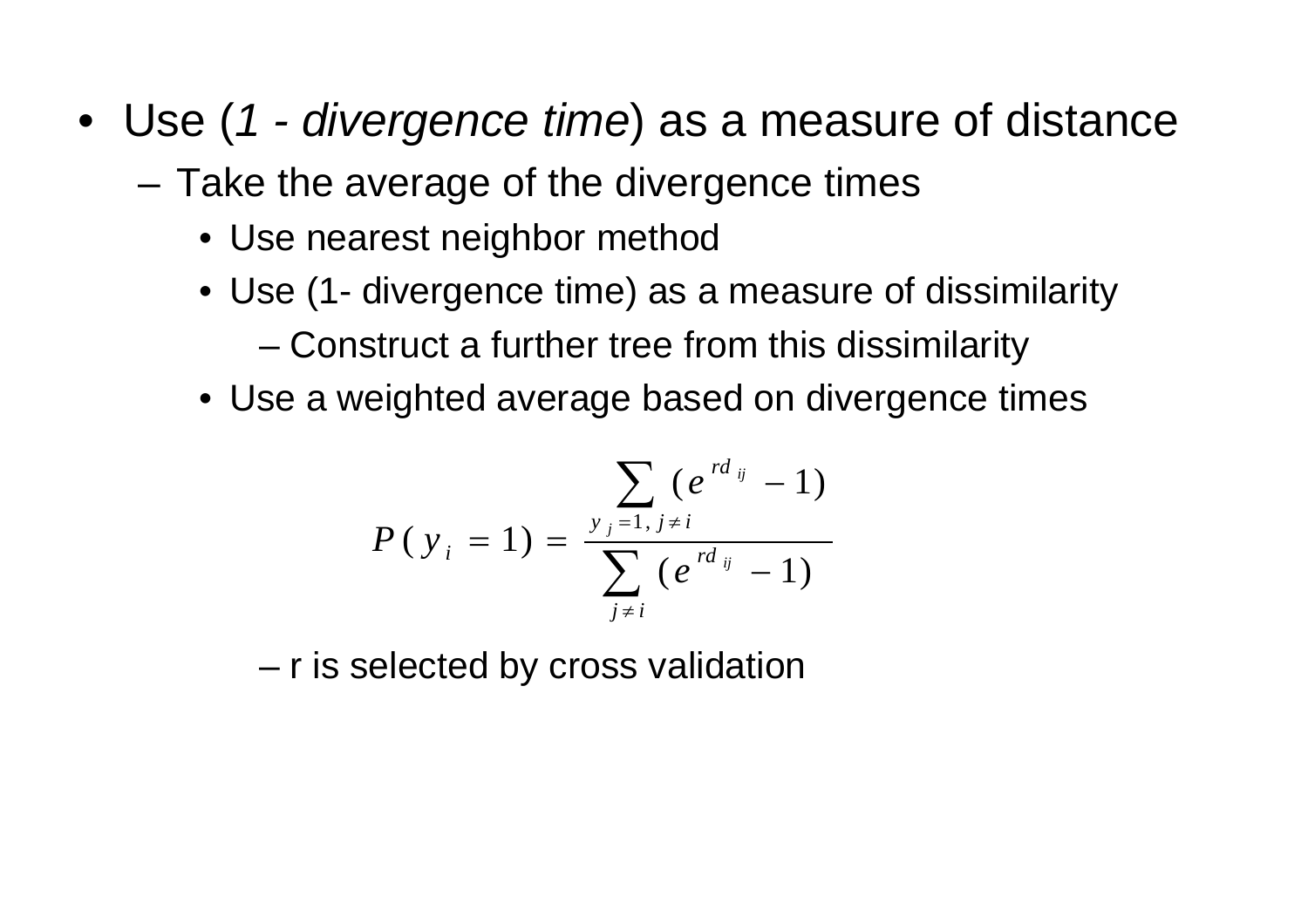- Other tree-based classification methods
	- –– Gaussian processes
	- **Lating Community** – The method of Kemp, et al.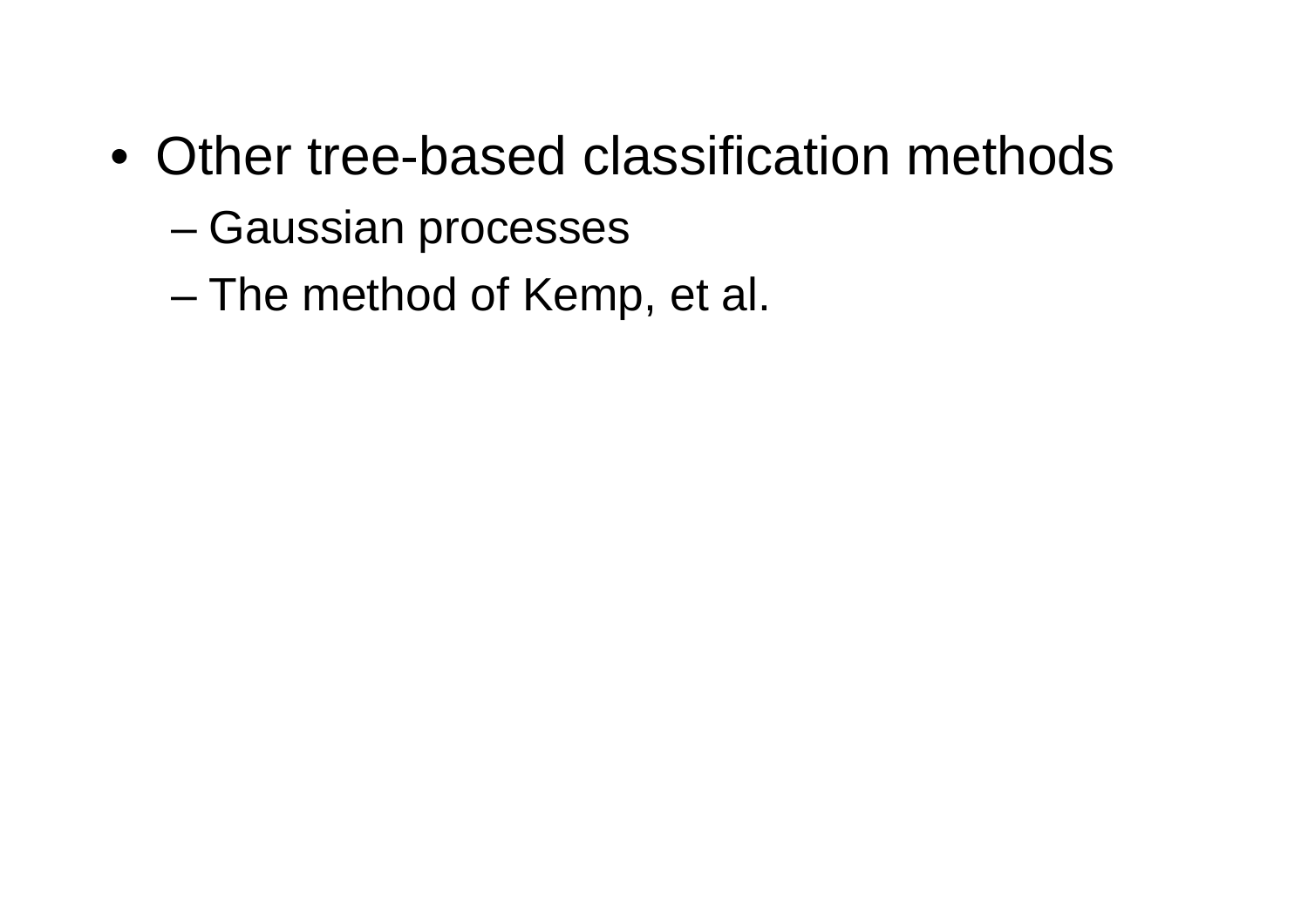• Results for the Arcene dataset and Madelon Dataset (on validation sets)

|                                        | Arcene  | <b>Madelon</b> |
|----------------------------------------|---------|----------------|
| Number of principle<br>components      | 100/900 | 6/500          |
| Nearest neighbor with<br>branch weight | 9.99%   | 7.83%          |
| Weighted average<br>divergence times   | 9.25%   | 10.17%         |
| <b>Dissimilarity</b>                   | 9.01%   | a a shekara    |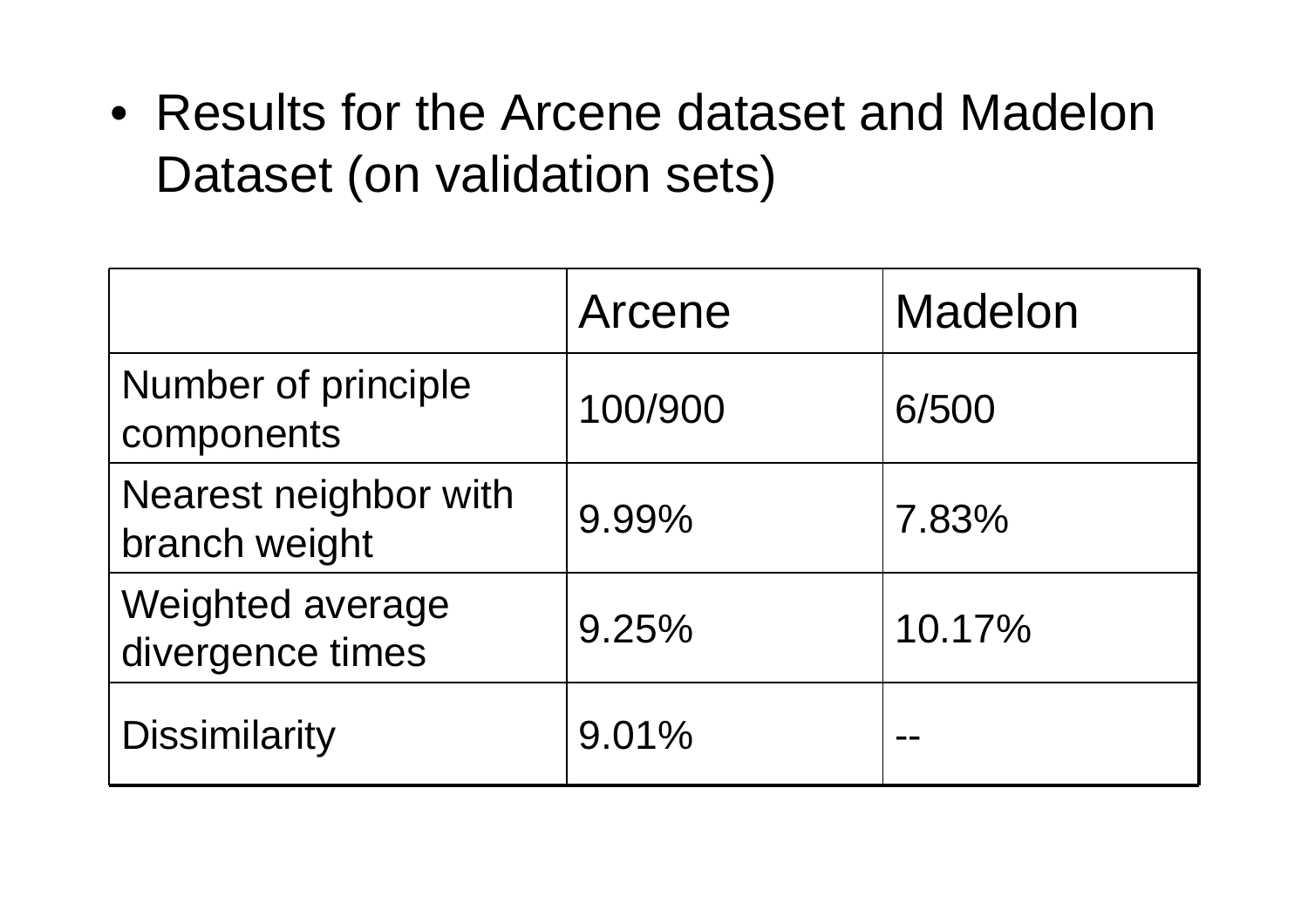## • Reference

- –– Neal, R. M. (2003), Density Modeling and Clustering Using Dirichlet Diffusion Trees, *Bayesian Statistics 7, 619-629*
- –– Neal, R. M. (2001), Defining priors for distributions using Dirichlet diffusion trees. *Tech. Rep. No. 0104*, Department of Statistics, University of Toronto, Canada